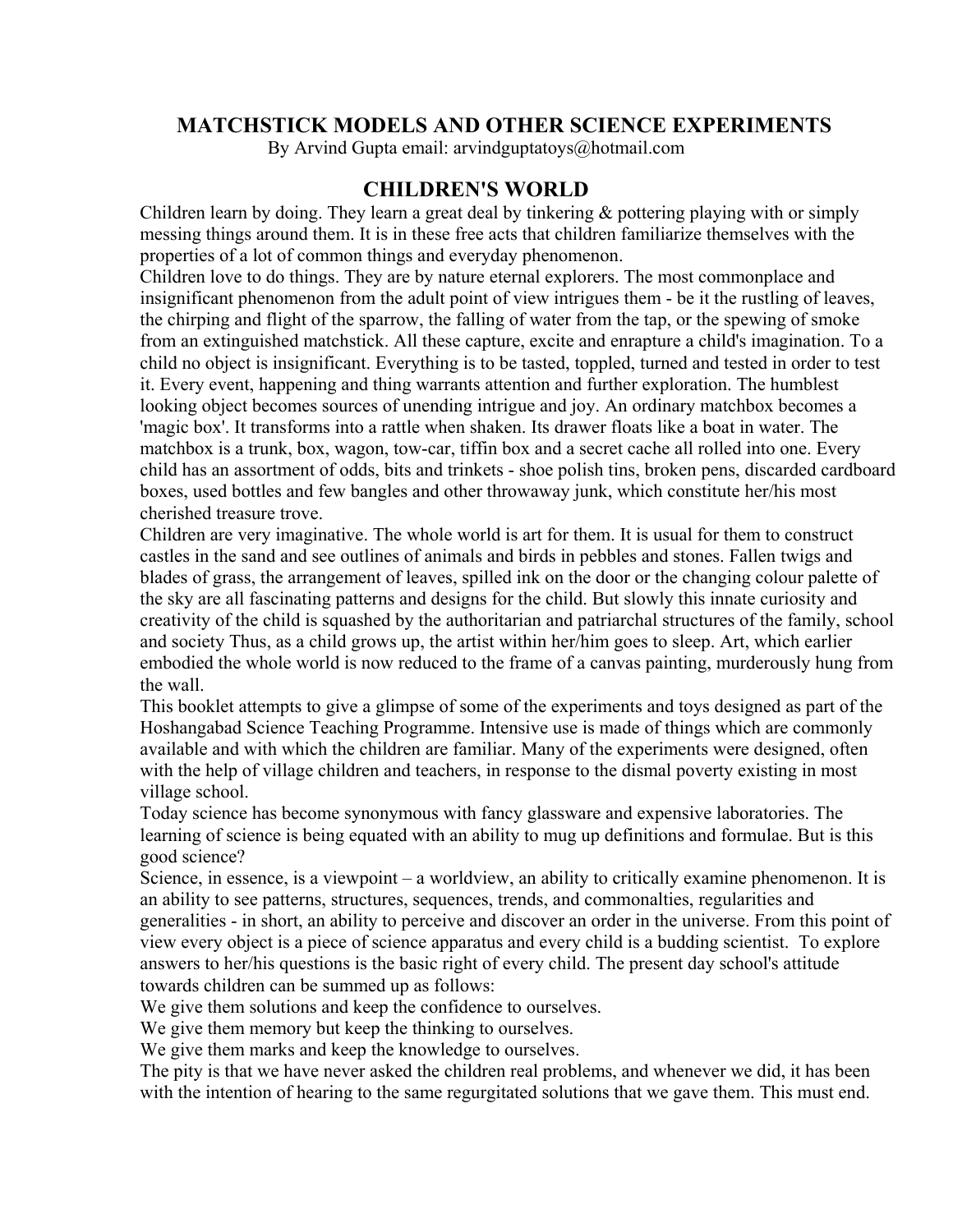

## **MATCHSTICK MODELS**

Any mecanno, even of the most expensive sort, when stripped of its and fancies essentially reduces to a few building blocks and couplings. These blocks and couplings can be joined together in a variety of ways to create an an array of different structures and configuration:

The matchstick mecanno uses matchsticks as the basic structural members and bits of cycle valve tube as the joints. Cycle valve tube is sold by weight in cycle shops.

A 100-gms packet costs Rupees 15, and contains about 16 meters (or 50 feet) of valve tube.

## **JOINT - OF - TWO**

Cut about 15-cm long pieces of the valve tube. Scrape the sulfur from matchstick heads with a blade. Push one end of a matchstick through a valve tube piece. You'll find that the matchstick slides snugly in the valve tube. Push a second matchstick through the other end of the valve tube piece.

The ends of both the matchsticks should touch head-to-head inside the valve tube.

This is a joint of two matchsticks, or simply a **joint-of-two**. The flexible **joint-of-two** can be used for illustrating angles – acute; right; obtuse and straight angles.

Three matchstick and three valve tube pieces in a row can be looped together make a triangle.

As the matchsticks are the same lengths the triangle turns out to be equilateral - with all sides equal.

All the angles in this triangle are equal and measure 60 degrees.

Other shapes like isosceles triangle, squares, rectangles, pentagons, hexagons and octagons can be made by joining together more matchsticks and more valve tube pieces.

A whole range of polygons can be made in this way.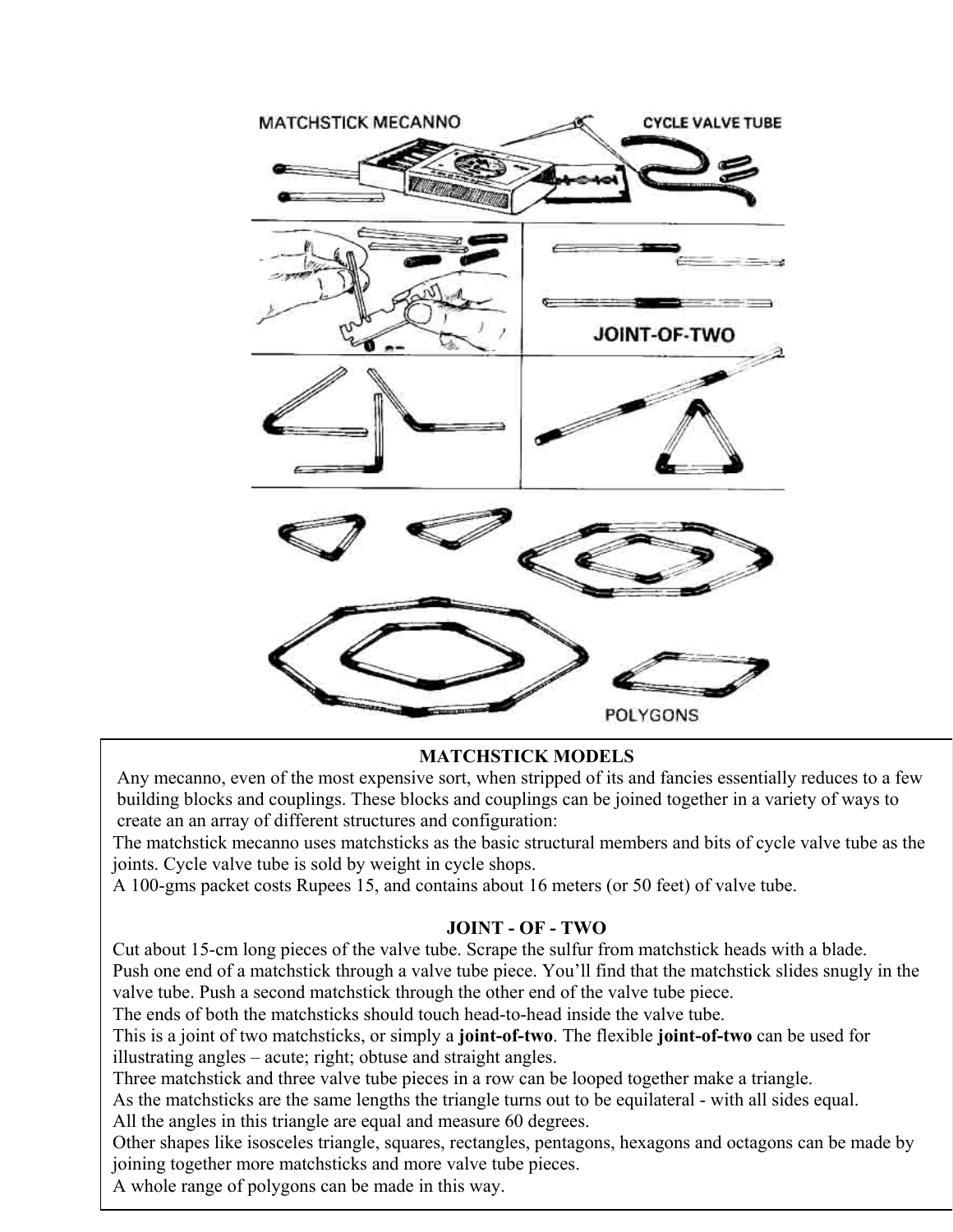

# **DIFFERENT PATTERNS**

Make several triangles, squares, rectangles, pentagons and hexagons. Now arrange these shapes into different patterns. You can discover several new patterns on your own.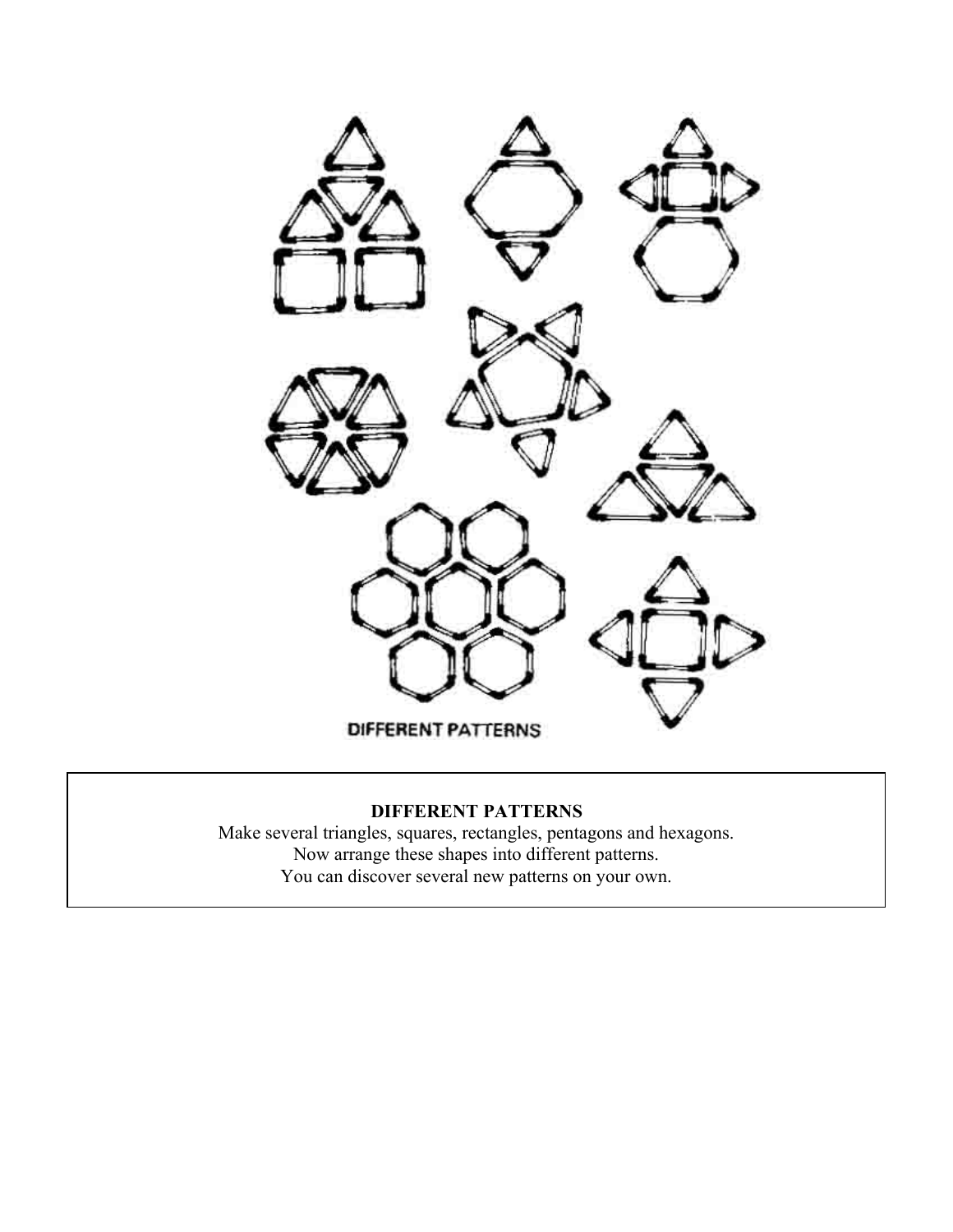

# **PATTERNS IN NATURE**

Nature provides us with a whole array of patterns. Often putting together a few basic shapes in a definite order makes these patterns. We get a glimpse of nature's designs in the honeycomb, arrangement of flower petals, the symmetric patterns on a butterfly's wings and a myriad other places. Some examples of human made patterns are the fixing of floor tiles, and the traditional 'rangoli.'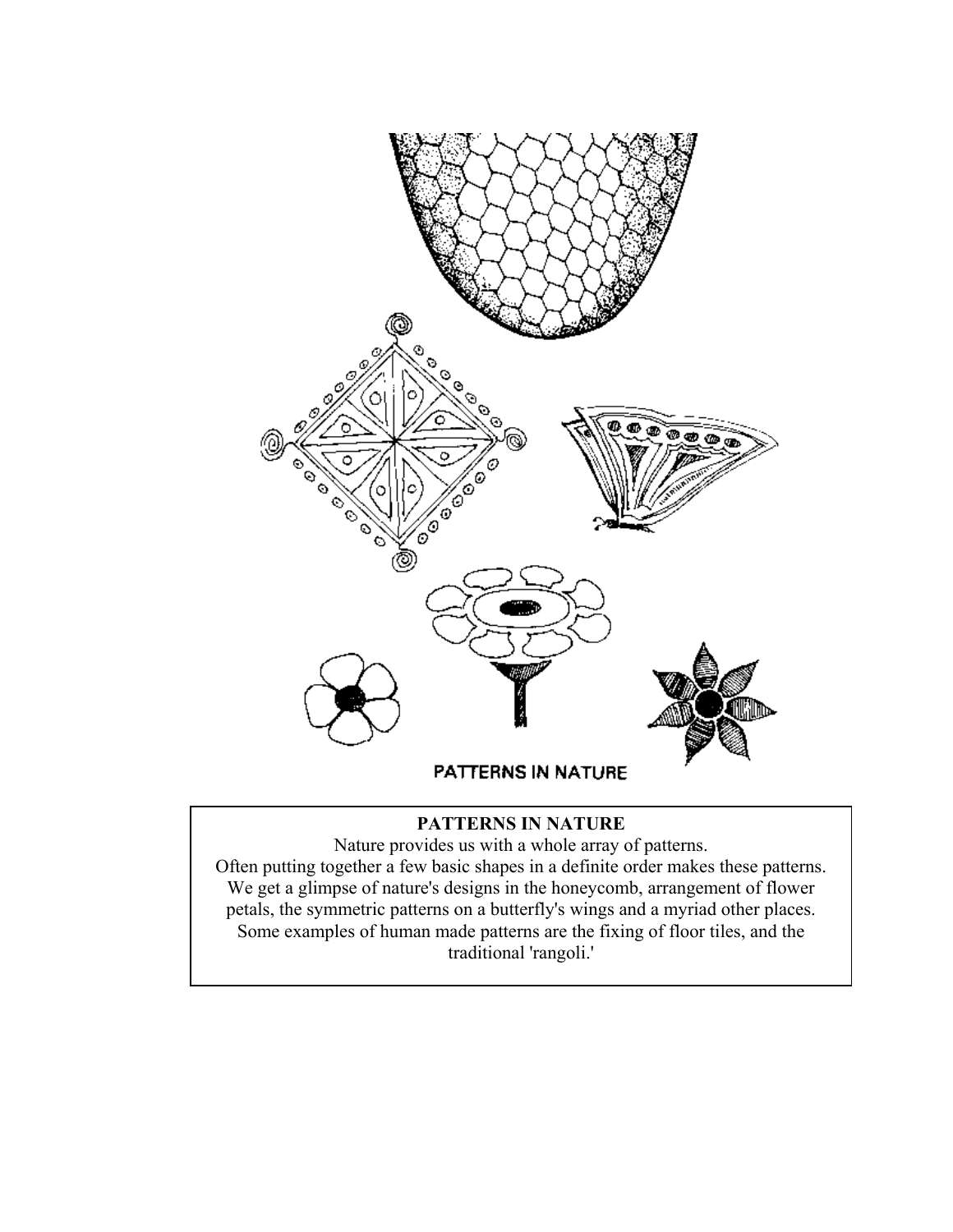

#### **RIGIDITY OF A TRIANGLE**

Try pressing a pentagon between your thumb and the middle finger. What happens? The pentagon distorts into a boat shape. If you hold it with both the hands and flex it, then it shakes. It is a dancing shape. Now press the opposite corners of a square. What happens? The square is unable to resist the pressure. Its right angles give way and distort into a rhombus, or a diamond shape. Finally, try pressing or shaking the triangle. What happens? The triangle does not budge at all. Its shape remains intact. In short, a triangle remains a triangle. The triangle is the only rigid shape. All other shapes like hexagons, pentagons, squares and rectangles are wobbly and shaky. How can the square be made rigid? Insert a long babool thorn (or a long needle) through two diagonally opposite valve tube joints of the square. The thorn divides the square into two triangles. The triangles make the square rigid. How can the 'dancing' pentagon be made rigid?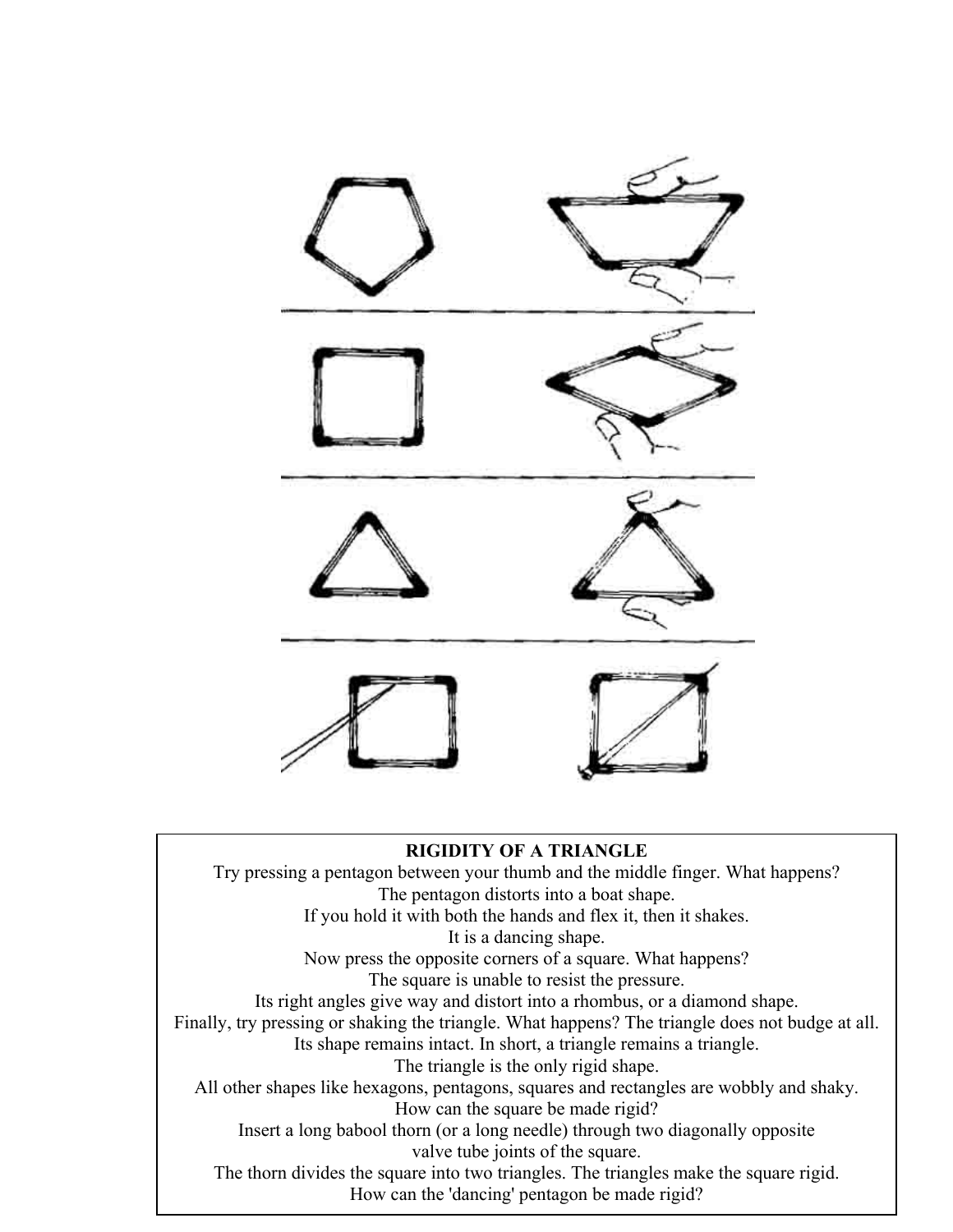



TRIANGLES IN USE

## **TRIANGLES IN USE**

The triangle does not shake. The triangle does not distort. The triangle is the most rigid shape. This rigidity of triangles makes them very useful in making houses, bridges and a number of other structures, which we use, in daily life. Most roof trusses of village houses are made of bamboo and wooden beams. The bamboos and beams are always arranged in triangles. The trusses are never arranged in squares, pentagons or hexagons. What would happen if the roof truss were divided into squares? The square truss will not be able to support the weight of the roof. Because of the weight of the tiles, the squares will buckle into diamond shapes and the truss will collapse. Similarly, the structural members of railway bridges and electric towers are divided into triangles. The triangles make them rigid.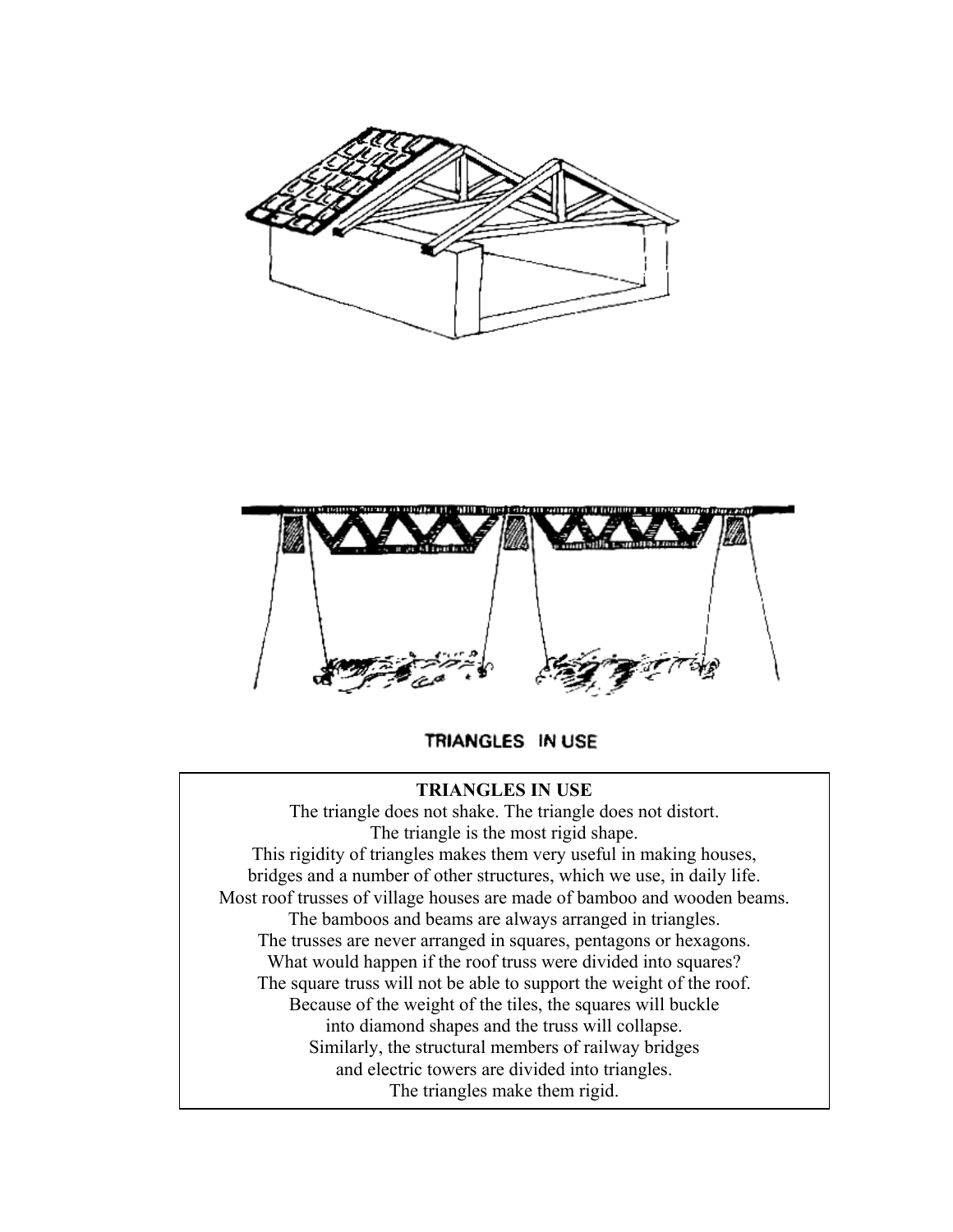

#### **JOINT - OF - THREE**

Pierce a hole in the valve tube joint-of-two by poking it at right angles with a babool thorn. Insert a third matchstick (slightly sharpened at the end) in this hole. This is a **JOINT-OF-THREE**, or simply a **"T"** joint. Take the equilateral triangle and poke holes in its valve tube joints with a babool thorn. Now insert the three matchstick ends of the '**T'** joint in the holes of the triangle. The **"T"** joint and the equilateral triangle thus put together form a new structure. It has 4 corners, 6 edges and 4 distinct surfaces. All its surfaces are equilateral triangles. As triangles are rigid so, a structure built entirely of triangles must be very rigid too. And indeed it turns out to be true. This structure is called a **TETRAHEDRON** and is one of the most fundamental structures found in nature. In a similar manner join together two separate triangles using three matchsticks to make a **PRISM**. Joint two separate squares with 4 matchsticks, to make a **CUBE.**

Make many more structures using the joint-of-three.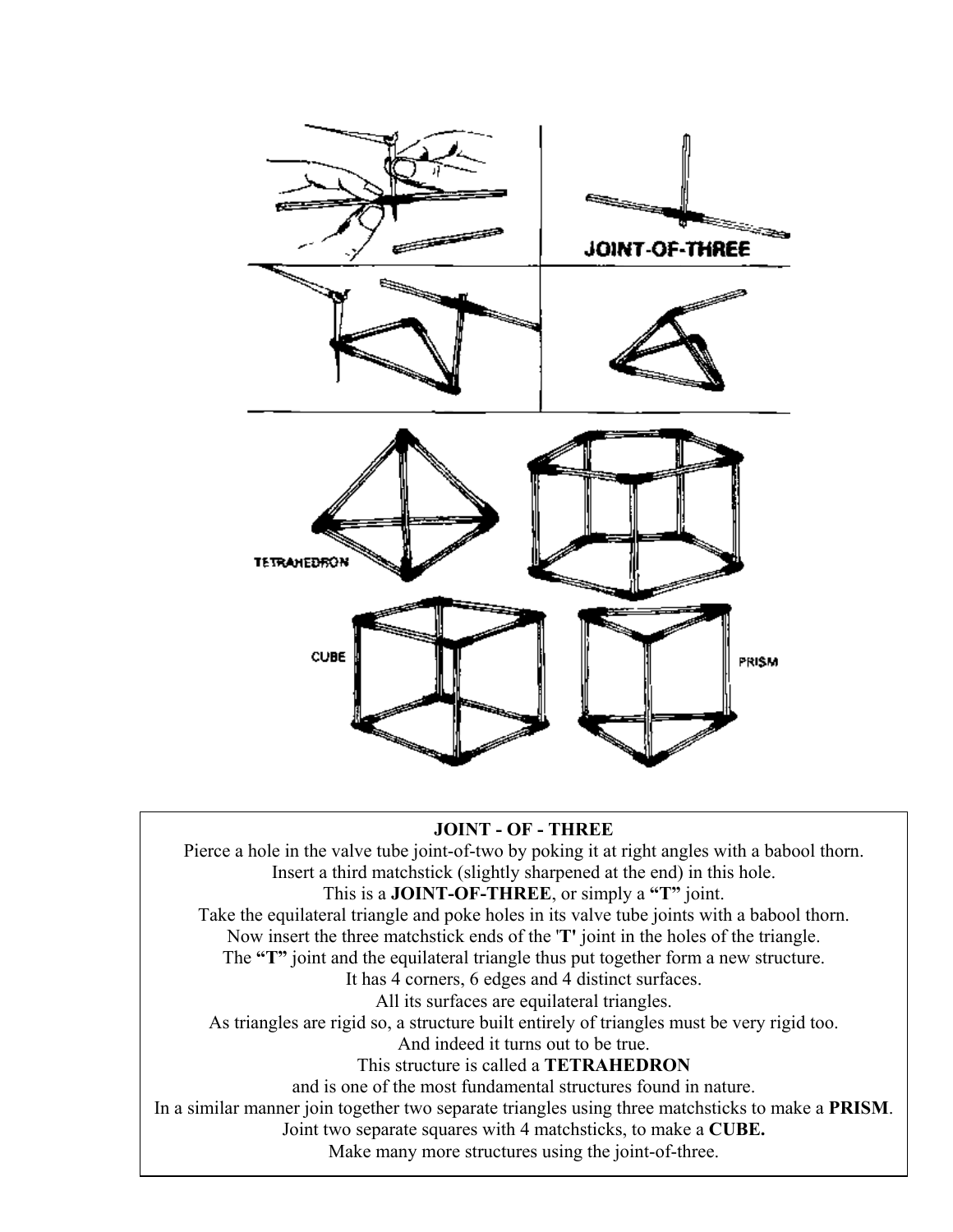

## **RIGIDITY OF A TETRAHEDRON**

The tetrahedron is the strongest structure found in nature. It has several uses in daily life. Actually, common people have been using the tetrahedron for centuries in different kind of structures. For instance, you must have seen grain bags being weighed in the market. Often the weighing balance is suspended on a tripod of three bamboos. This tripod has a structure of a tetrahedron. Hawkers often display their wares on trays, which are kept on bamboo tripods. You must have also seen three-legged camera tripods and stools. These are just a few examples of the use of tetrahedrons.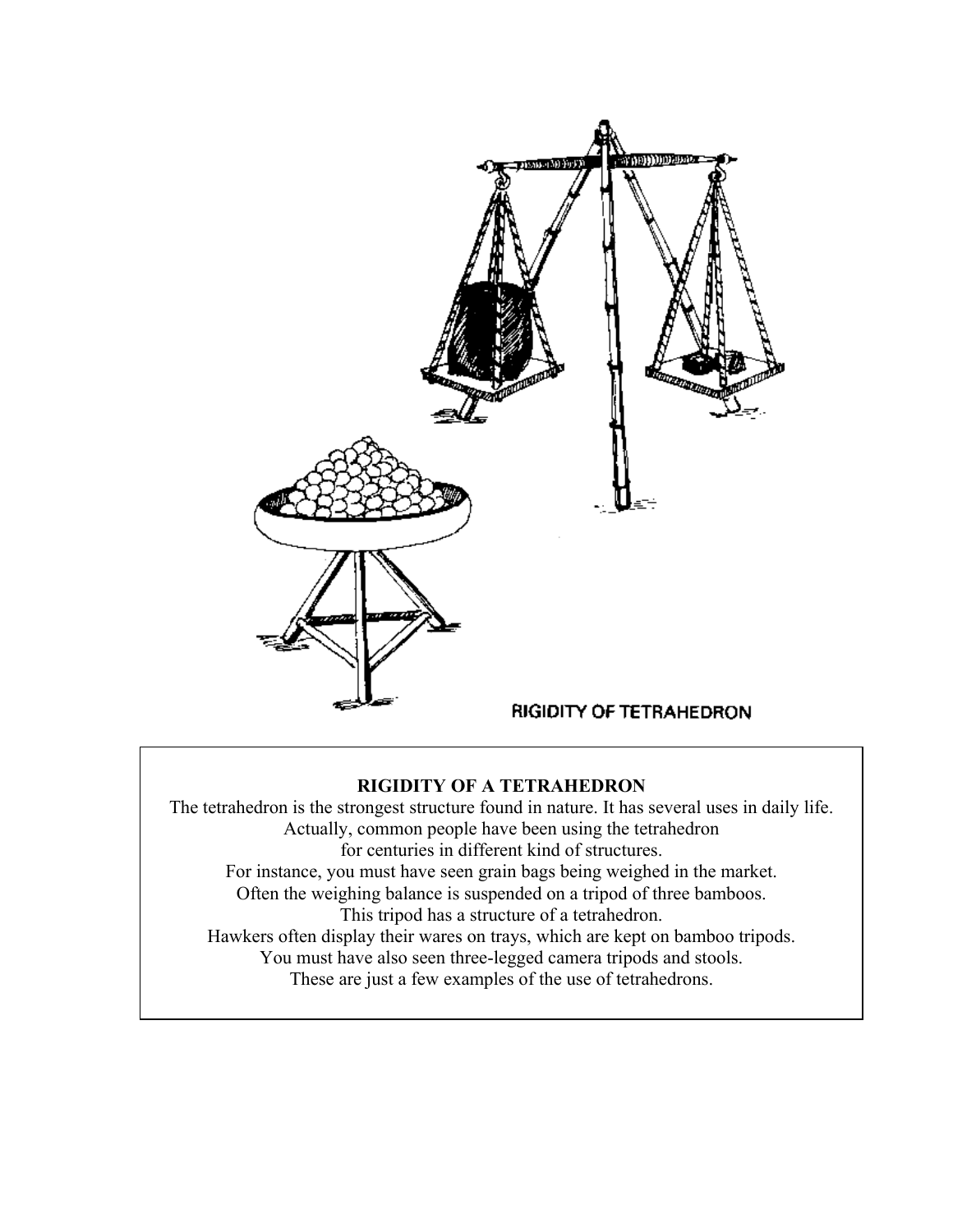

## **JOINT OF FOUR**

Cut two pieces of valve tube each about 2-cm long. Weave a babool thorn through the hole of one valve tube. The babool thorn acts as a spindle and provides rigidity to the rubber valve tube. Now, pierce the babool thorn at right angles in the middle of the second valve tube. Pull both the ends of the second valve tube so as to slightly cut the rubber in its center. Now hold the thorn vertically and rest its thick end on the door. Pull both the ends of the second valve tube (this makes the hole in the center stretch) and slide it over the first valve tube. Gently remove the valve tube cross-joint from the babool thorn. This is a JOINT-OF-FOUR, or simply a **"X"** joint. Fix four matchsticks in this **"X"** joint. Pick up the square you had made earlier. Poke holes in its valve tube joints with a babool thorn. Insert the four matchstick legs of the **"X"** joint in these holes. This new structure is called a **PYRAMID.** Its apex is a joint-of-four. Two pyramids can be put back-to-back with their square bases mating, to make an octahedron. Use six cross-joints and twelve matchsticks to make an **OCTAHEDRON**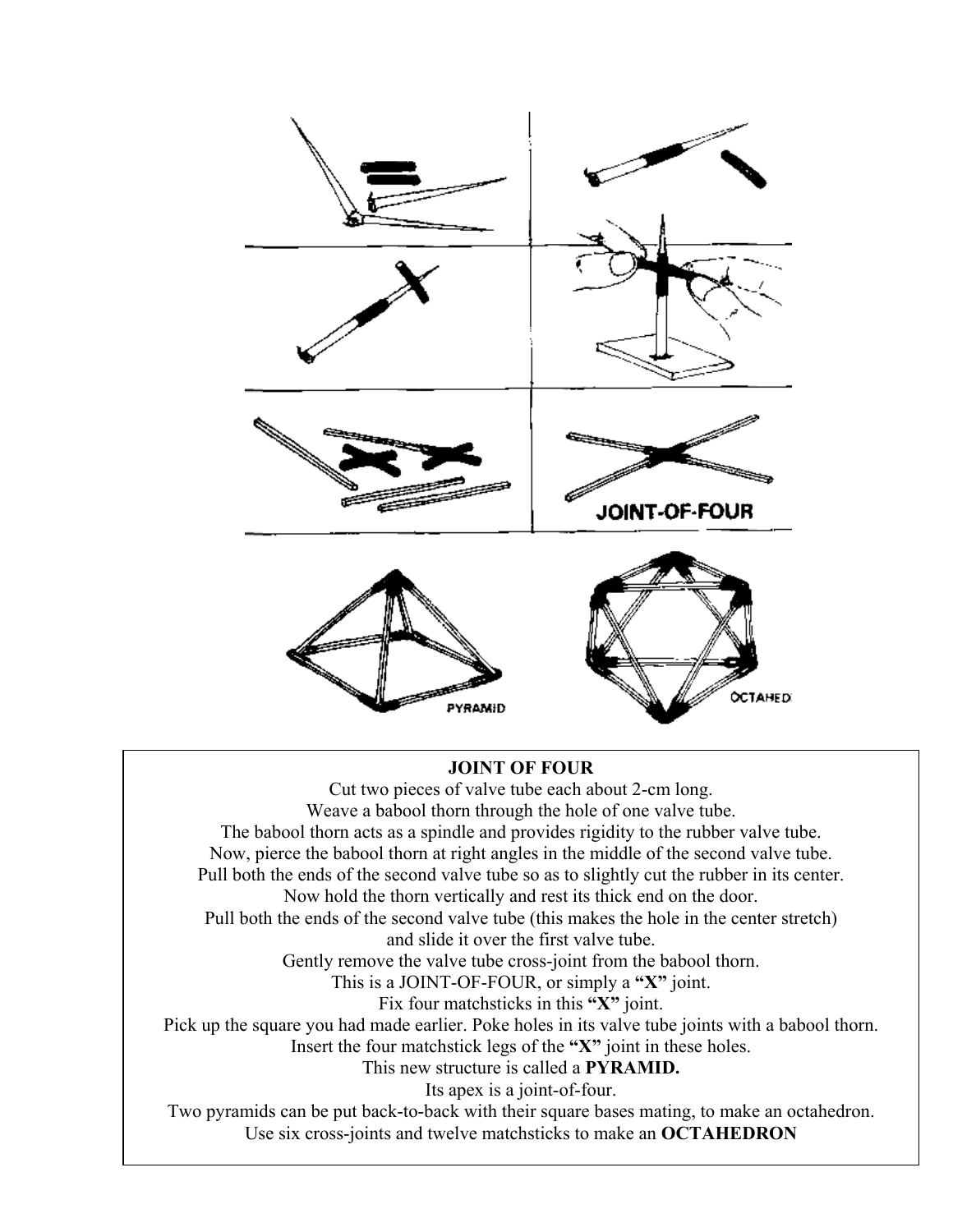

## **JOINT - OF - FIVE/SIX**

Make a joint - of - four but do not remove it from the babool thorn. Like the second valve tube insert a third valve tube on the first valve tube. The second and the third valve tubes are at right angles to the first valve tube. Thus we get a "H" shape. Insert a small piece of matchstick in any of the free legs of the **"H".** Sharpen the end of this matchstick and weave it through the center of the other leg of the **"H".** After removing the babool thorn, phase out the six legs of the valve tube star so that they are approximately sixty degrees apart. This is a **JOINT-OF-SIX**, or simply a "star" joint. For a **JOINT-OF-FIVE**, simply cut one of the legs of the "H". Assemble twelve joints-of-five and thirty matchsticks to make an **ICOSAHEDRON.** The icosahedron is entirely made up of triangles and hence is very rigid.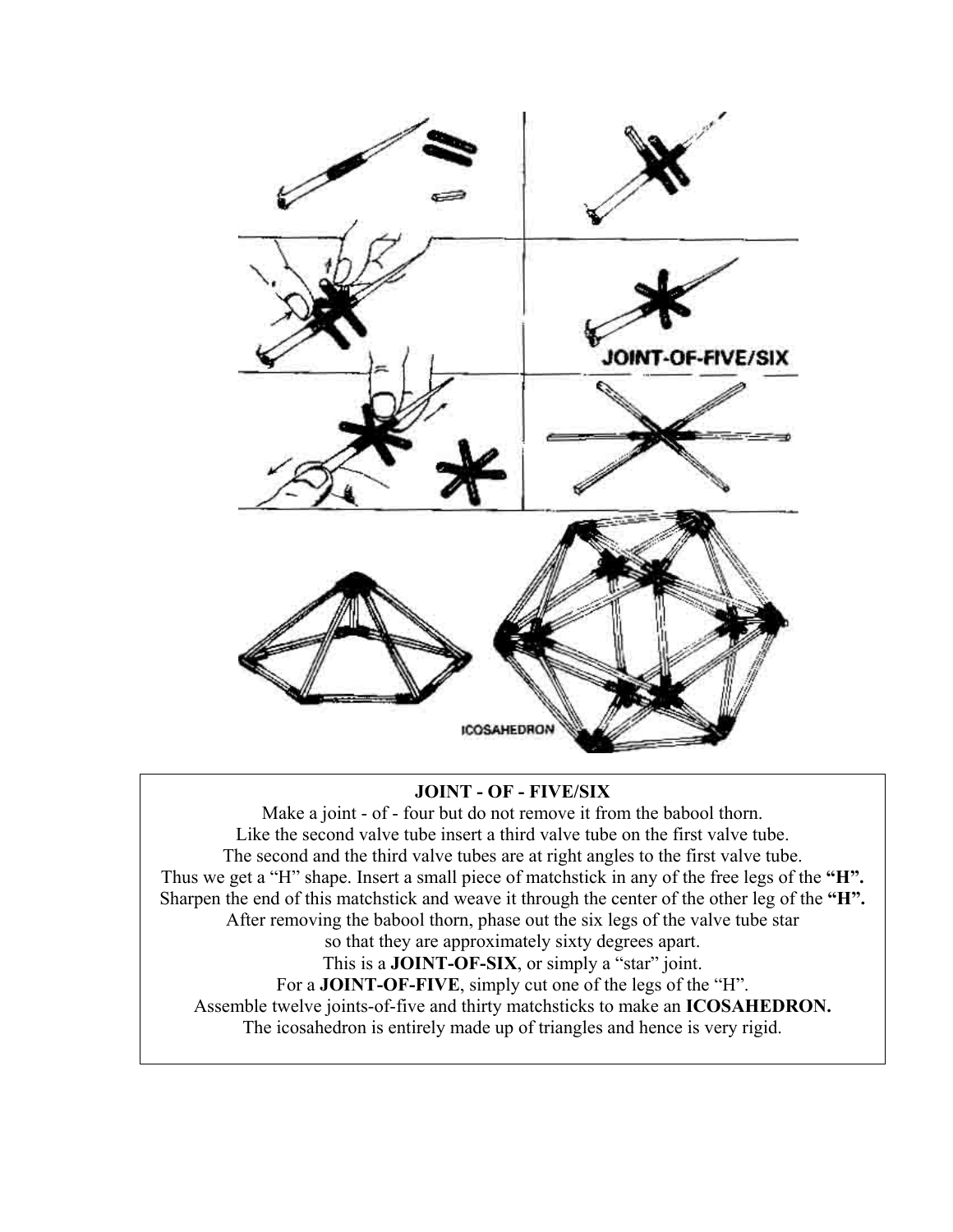

# **BASIC STRUCTURES**

Apart from the triangle there are three other triangulated, symmetric and stable structures - the tetrahedron, the octahedron and the icosahedron. All the structures that you have made can be arranged together in different combinations to make new configurations. For example, the prism can be kept on top of the cube to make a house. A few more examples of a tent and a temple are given. However, you can make several more combinations on your own.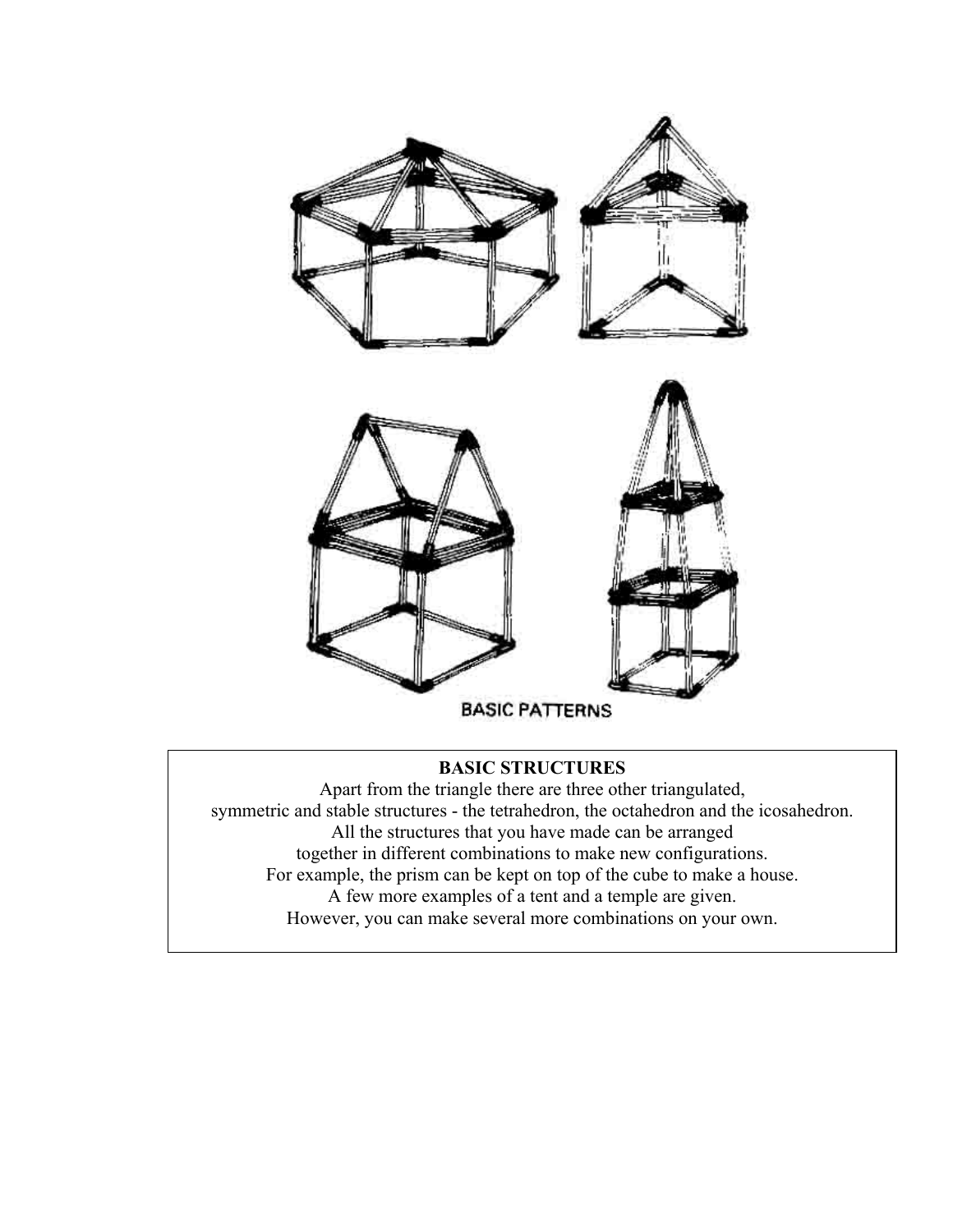

## **TETRAHEDRON-OCTAHEDRON COMPLEX**

Tetrahedrons and octahedrons have a fascinating property. They join together to make larger structures. Four tetrahedrons and one octahedron assemble together to make a larger tetrahedron. If the volume of the small tetrahedron (edge length one matchstick) is 1, than the volume of the larger tetrahedron (edge length two matchstick) is  $2 \times 2 \times 2 = 8$ times the volume of the small tetrahedron. So, the volume of the octahedron will be equal to the volume of four tetrahedrons. For making large size models you can substitute the matchstick members with equal length broomsticks or cut pieces of cycle spokes.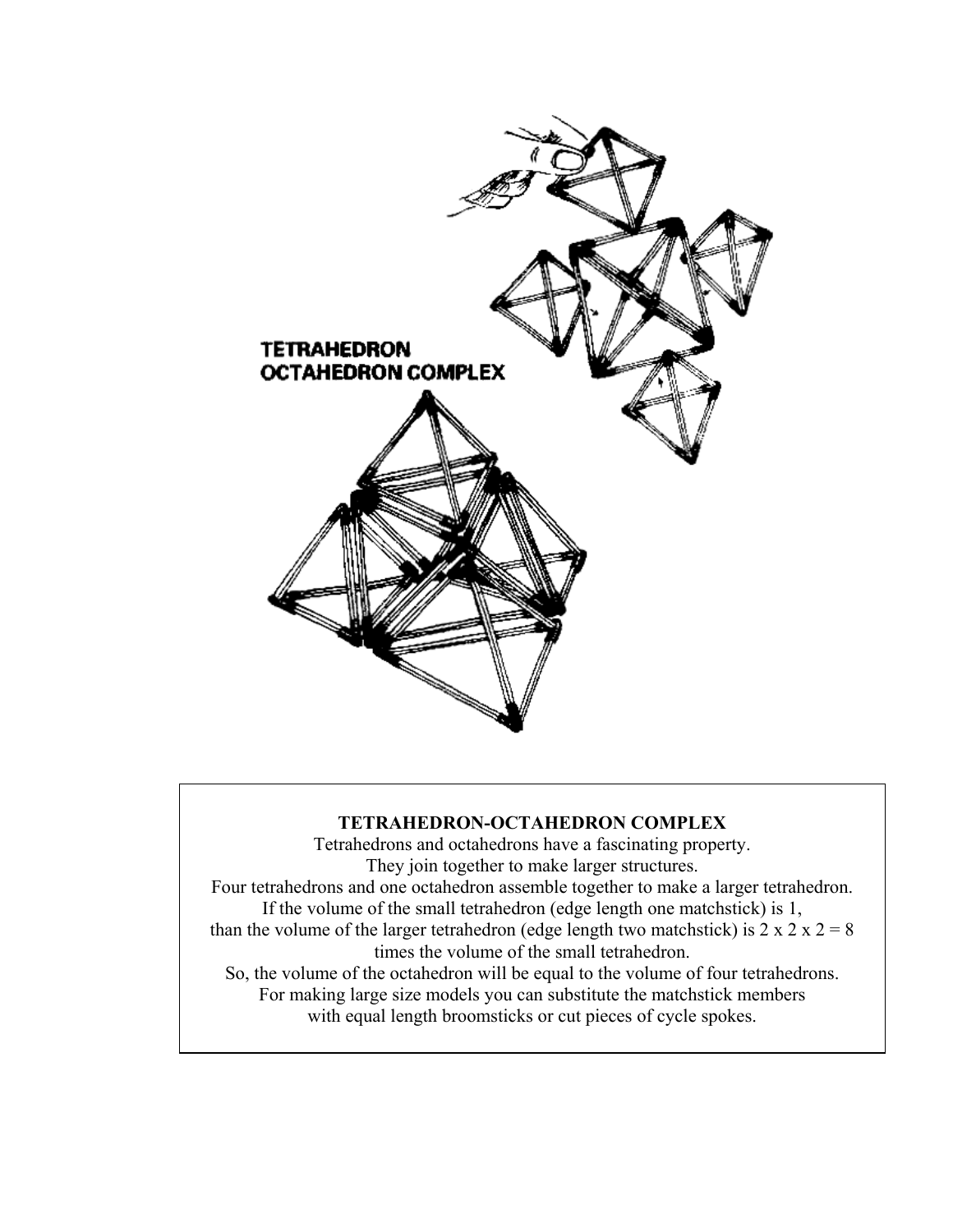# **MOLECULAR STRUCTURES**



### **MOLECULAR STRUCTURES**

A number of simple molecular structures can also be made using the matchstick - valve tube mecanno. For instance, four marbles can be easily inserted into the tetrahedron. It results in simulating the molecular structure of Methane – which is a major constituent of "gobar – gas". The chemical symbol of Methane is CH4. Here the four atoms of Hydrogen are at the Four Corners of the tetrahedron and the lone Carbon atom lies snugly in the space between them. You must have noticed the stacking of spherical 'laddoos' and oranges. How are these spheres stacked? Nature also adopts close packing techniques - it tries to pack in the maximum amount of material in the minimum amount of space.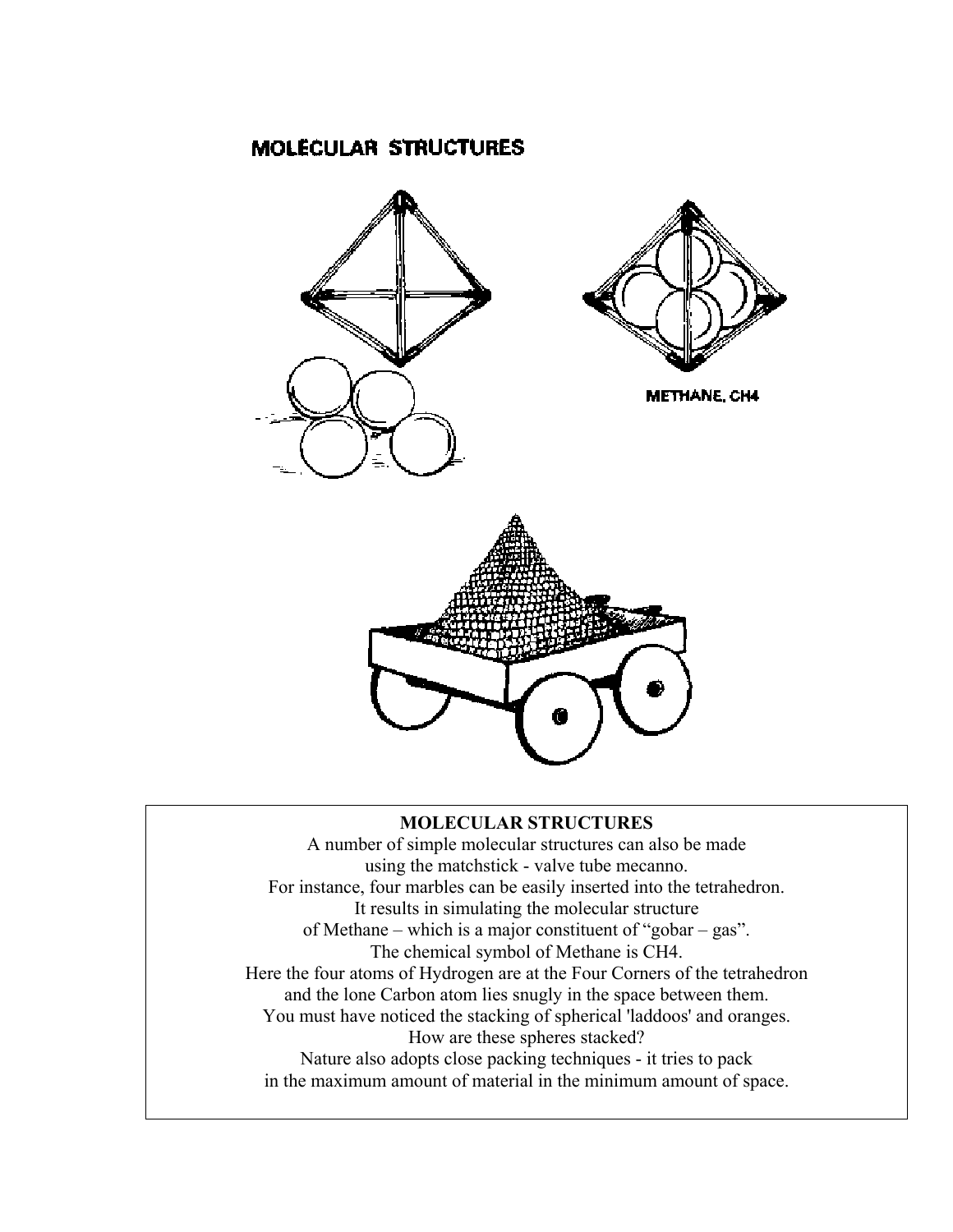

#### **MATCHBOX MEASURE**

A matchbox is readily available. It is an inexpensive item of daily use. Matchboxes are daily produced in millions. Because the matchbox is mass-produced in a factory, its size and dimensions confirm to certain standards. Let us discover some of the dimensions of an ordinary matchbox.

#### **LENGTH**

The length of a matchbox is a good estimate of 2 inches, or 5 centimeters. It can be used for estimating length. Half a matchbox would measure 1 inch, or 2.5cms. The length of six matchboxes kept end-to-end would almost be 1 ft., or 30 cm. Like the matchbox there are several other common objects, which can be used as good estimates for measurement of length. Every matchstick has a square cross-section. Each side of the square measures 2 mm. The postcard is always 14 cm long and 9 cm broad. Normal bricks are 9 inches long. The length of a cycle spoke is approximately 1 ft., or 30 cm. Coins have standard dimensions. They can be used as pretty good estimates for measurement of length. For instance, a circle drawn around a 50-paisa coin is almost 1 inch, or 2.5 cm in diameter. You must verify the lengths of the above items for yourself by actually measuring them with a scale. Later on, even if you do not have a ruler at hand, you can always use some matchboxes, coins, postcards etc for making estimates of length. Measure the length of your hand-span.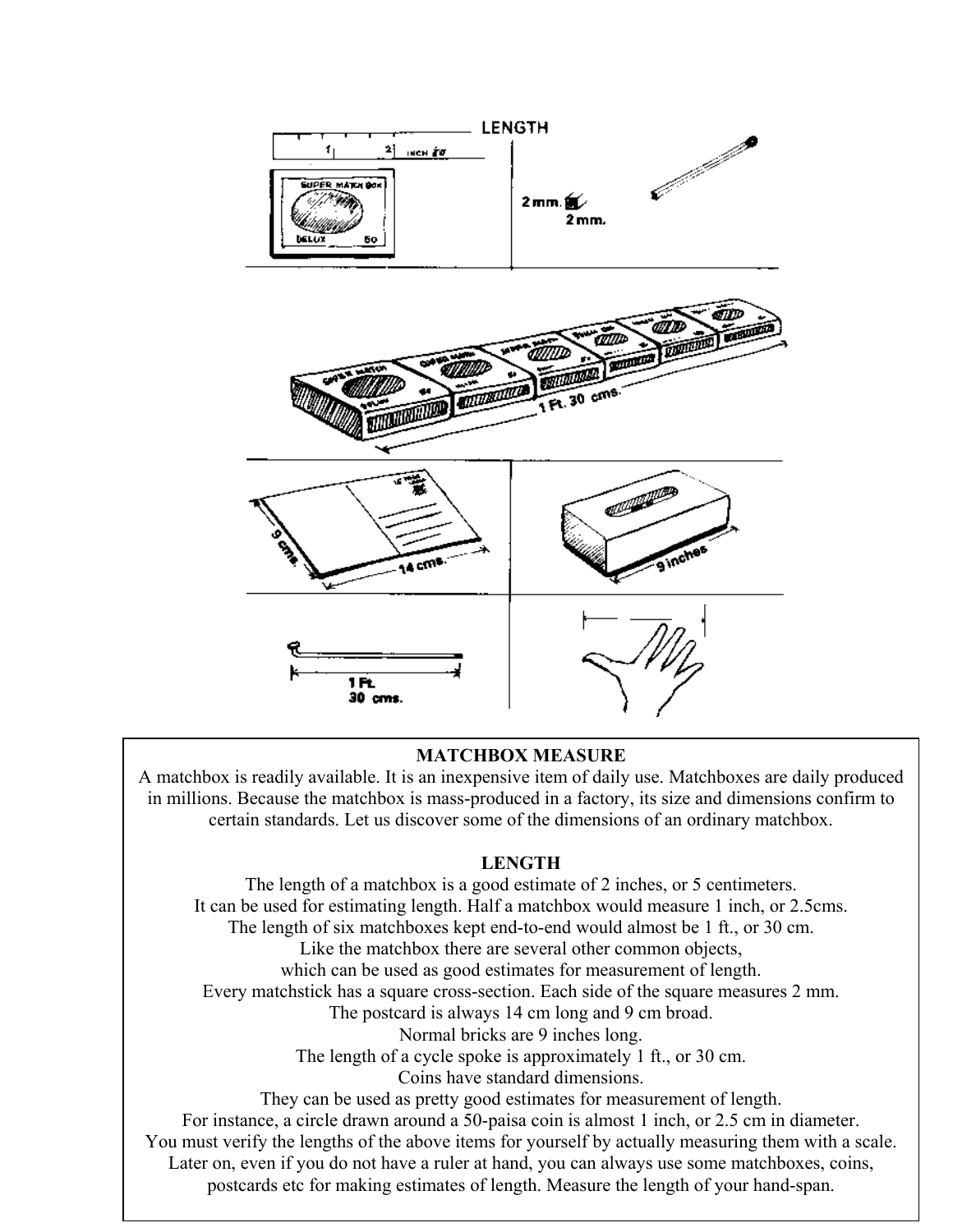

#### **AREA**

A matchbox has three distinct surfaces the labeled surface (1), the strike surface (2) and the drawer surface (3). Which is bigger, the labeled or the strikes surface (1) or (2)? Why is (1) bigger than (2), when both of them share a common length? Which is bigger, the strike or the drawers surface (2) or (3)? Why is (2) bigger than (3) when both share a common breadth? How to find the area of the outer shell of the matchbox? One way of course, is to measure the length and the breadth and to multiply it. There is however, another interesting way of finding out the area. Matchsticks have a square cross-section measuring 2 mm. x 2 mm. Burnt matchsticks can be used as standard bricks, for measurement of area. Pack burnt matchstick 'bricks' in the outer shell of a matchbox to construct a wall. The area of each standard "brick" is already known. By counting the total number of matchstick "bricks" used, you can estimate the area of the matchbox shell. Cut a postcard - 14 cm x 9 cm into one-centimeter squares. Use these unit squares to estimate the area of any shape.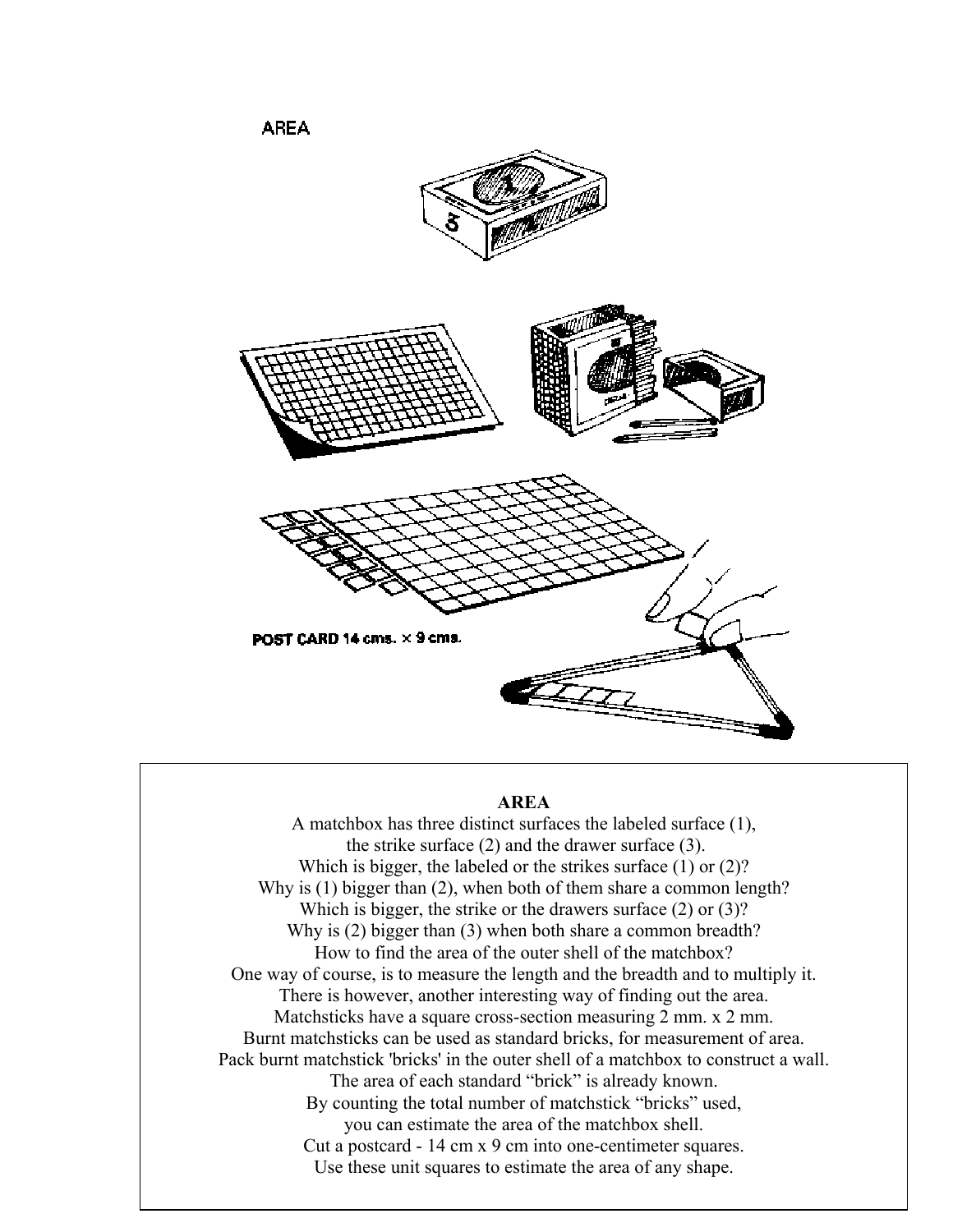

#### **VOLUME**

Dip a little cotton ball in oil and rub it on the matchbox drawer. Soon the wood and the paper of the matchbox drawer will absorb the oil. Keep the drawer in the sun for drying. Oiling makes the drawer waterproof. This drawer when filled with water holds approximately 20 milliliters of water. The matchbox drawer is a good estimate for measuring 20 ml. You can use this as rough standard for measuring volume. Stick a strip of white paper along the length of a broad-mouthed bottle. Now, fill a matchbox drawer with water and pour it in the bottle. Indicate the water level in the bottle by marking a line on the strip of paper. This mark will indicate 20 ml. Add further drawers full of water in the bottle, and each time keep marking the levels of 40 ml., 60 ml., 80 ml., 100 ml. etc. You can draw a line midway between the 40 ml. and 60 ml. marks. This midway line will indicate the 50 ml. mark. This bottle now becomes a graduated cylinder for measurement of volume. Fill the bottle unto the 100-ml. mark, and then pour it out in bucket. Repeat this ten times. Now the water in the bucket will be 1,000 ml. or 1-liter of water.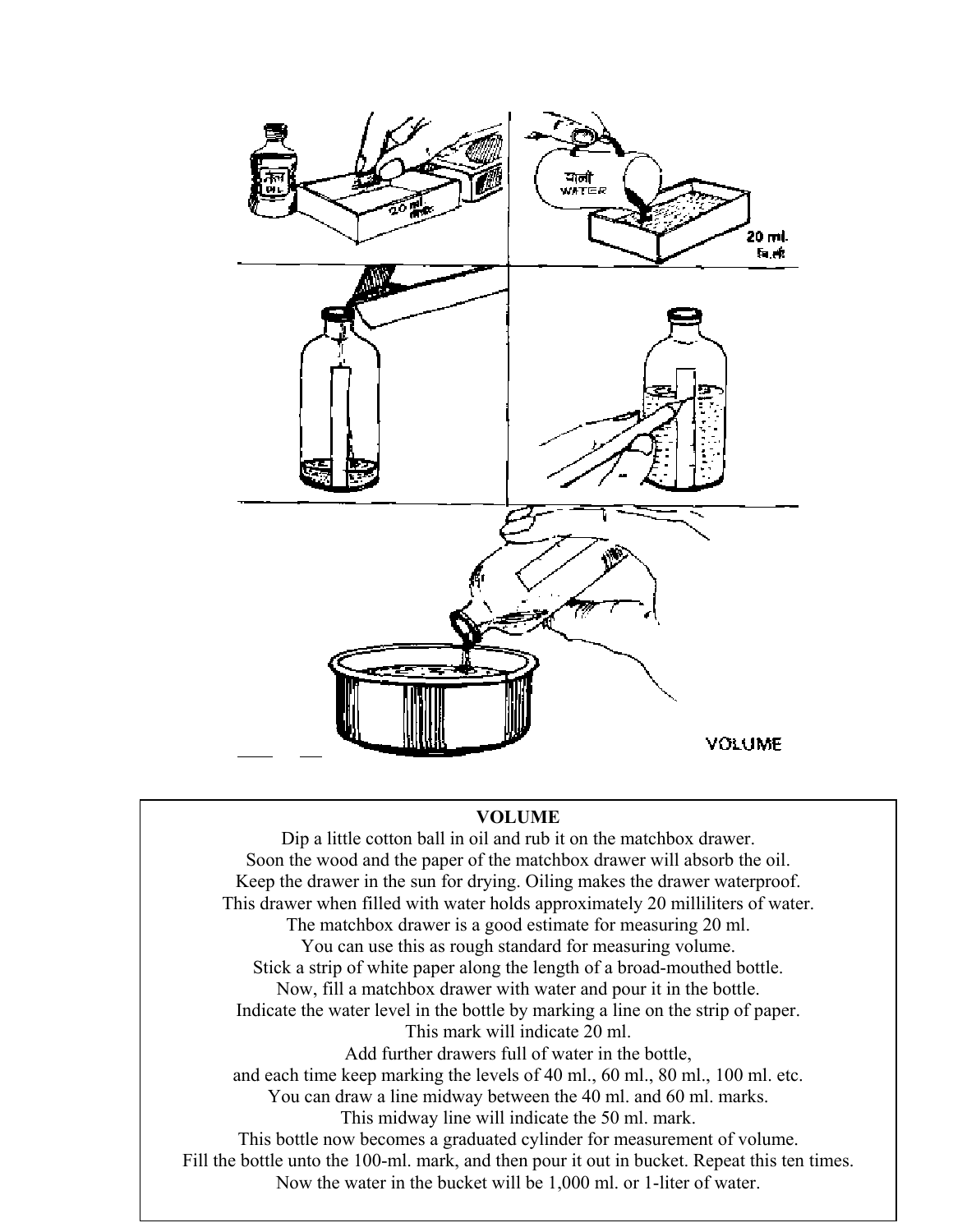

## **WEIGHT**

Make a weighing balance using leaf cups or empty polish tins for the pans. Ensure that the balance point is equidistant from the two pans. Only then will the balance weigh truly. Now keep one oiled matchbox drawer on each of the pans. As the drawers have the same weight the beam will remain horizontal. Fill the left-hand drawer completely with water. The drawer will hold 20 ml. of water. And as one milliliter of water weighs one gram (density of water) so, 20 ml. of water will weigh 20-gms. It amounts to putting a 20-gms weight in the left-hand pan. Place some junk wire in the right hand pan so as to balance the beam. The wire shall now weigh 20-gms. Straighten out the wire and cut it into half and quarter lengths to make 10-gms and 5-gms weights. You can similarly make 50-gms and other weights. Several daily use objects have standard weights. A brand new sealed matchbox is a good estimate for 10-gms. 50 unburned matchsticks approximately weigh 5-gms. 10 unburned matchsticks approximately weigh 1-gm. 1 unburned matchstick is a very good estimate of 0.1-gms. The approximate weight of some of the coins is: One Rupee coins (old) 8.0-gms. One Rupee coin (new) 6.0-gms. 50-Paise coin (old) 5.0-gms. 25-Paise coin (old) 2.5-gms.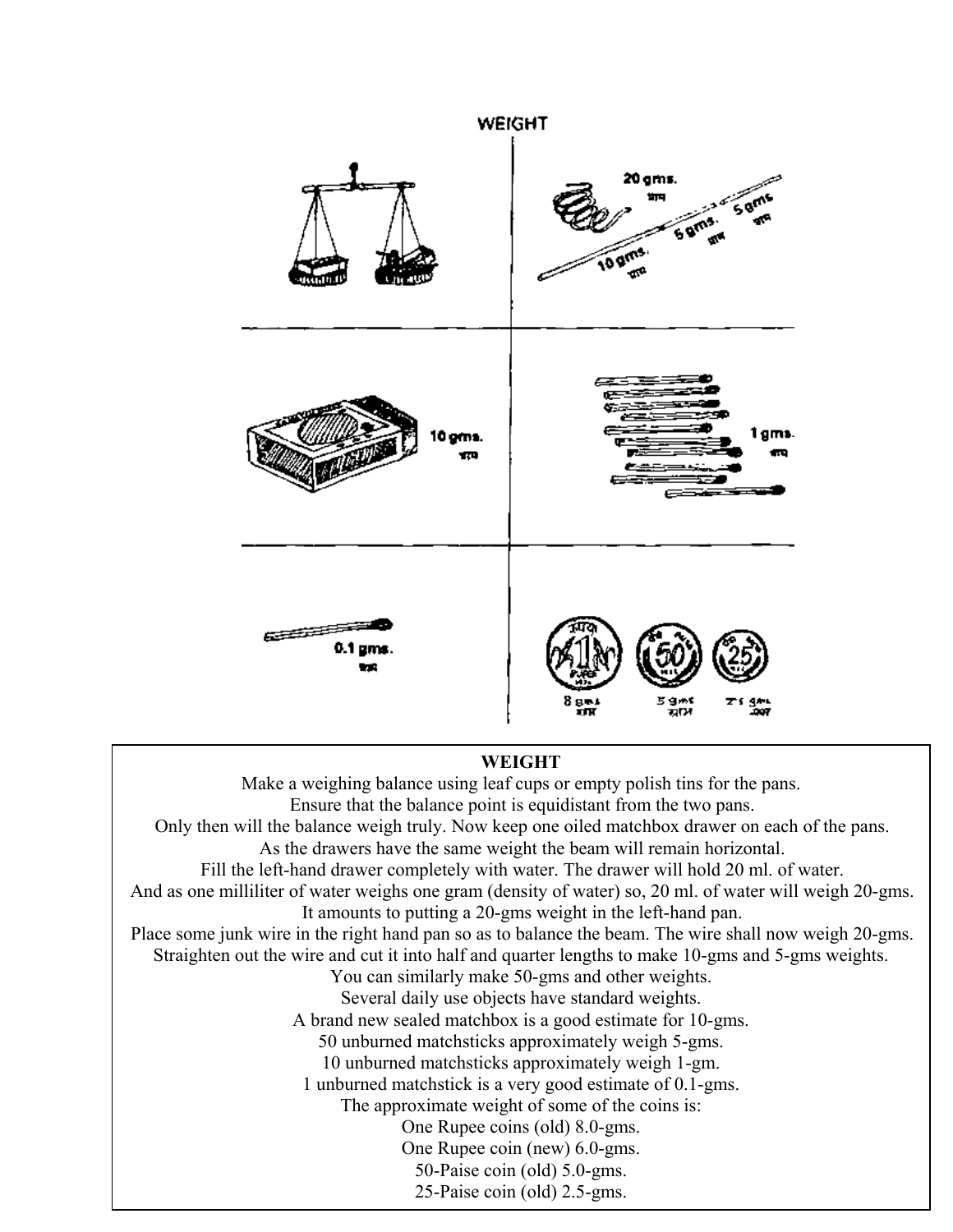### **BABOOL THORN DIVIDER**



#### **BABOOL THORN DIVIDER**

Take lour long babool (Acacia arabica) thorns of almost equal length. Join the thick ends of two babool thorns with a piece of cycle valve tube to make a tweezers. Slip a small piece of valve tube on each leg of the tweezers. Insert a third babool thorn through the valve tube in the tweezers joint to make the handle of the divider. Poke the fourth babool thorn, as a cross-member, through the valve tube pieces of the tweezers legs. The distance between the legs of the divider can be increased or decreased by sliding the legs on the cross-member. The sharp points of the babool thorns make a fine divider. The babool thorn divider can also be converted into an ink compass. Break one leg of the divider and insert a small piece of ball pen refill in it. This compass can be used for drawing ink circles.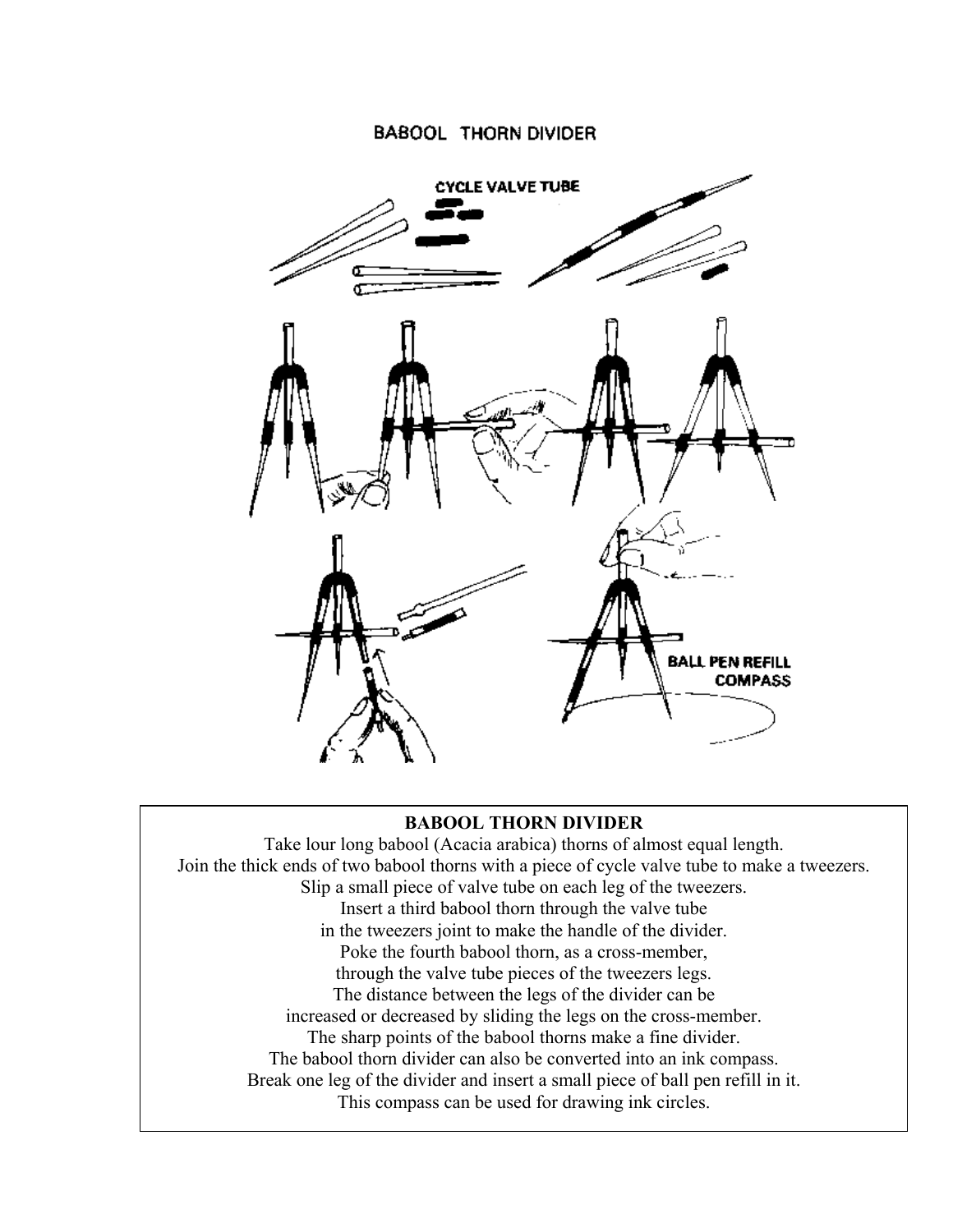#### **BUTTON PULLEY**



#### **BUTTON PULLEYS**

Pulleys are used on wells, pulley blocks and on cranes. Pulleys help us to lift heavy loads with the help of less force. Here is a simple way of making lightweight, efficient and low-cost pulleys. Buy some cheap quality plastic buttons. It is necessary to have cheap quality plastic buttons, which melt with a hot needle. Put two coat/pant buttons back-to-back with their convex surfaces mating. Match the holes of the two buttons and then sew them together with a needle and a thread. Take care to sew the buttons in the form of a square. Do not take cross-stitches as this will blank out the center. Now make a hole through the center of the two buttons by using the tip of a hot needle. Make the bore smooth until the button pulley rotates freely. To make a hanger for the pulley open up a paper clip into a "S" shape. Bend one leg of the "S" at right angles. Slip in the button pulley in the horizontal leg of the paper clip hanger. Put a cycle valve tube stopper to prevent the pulley from slipping out. The hook in the hanger is used for suspending the pulley by a nail.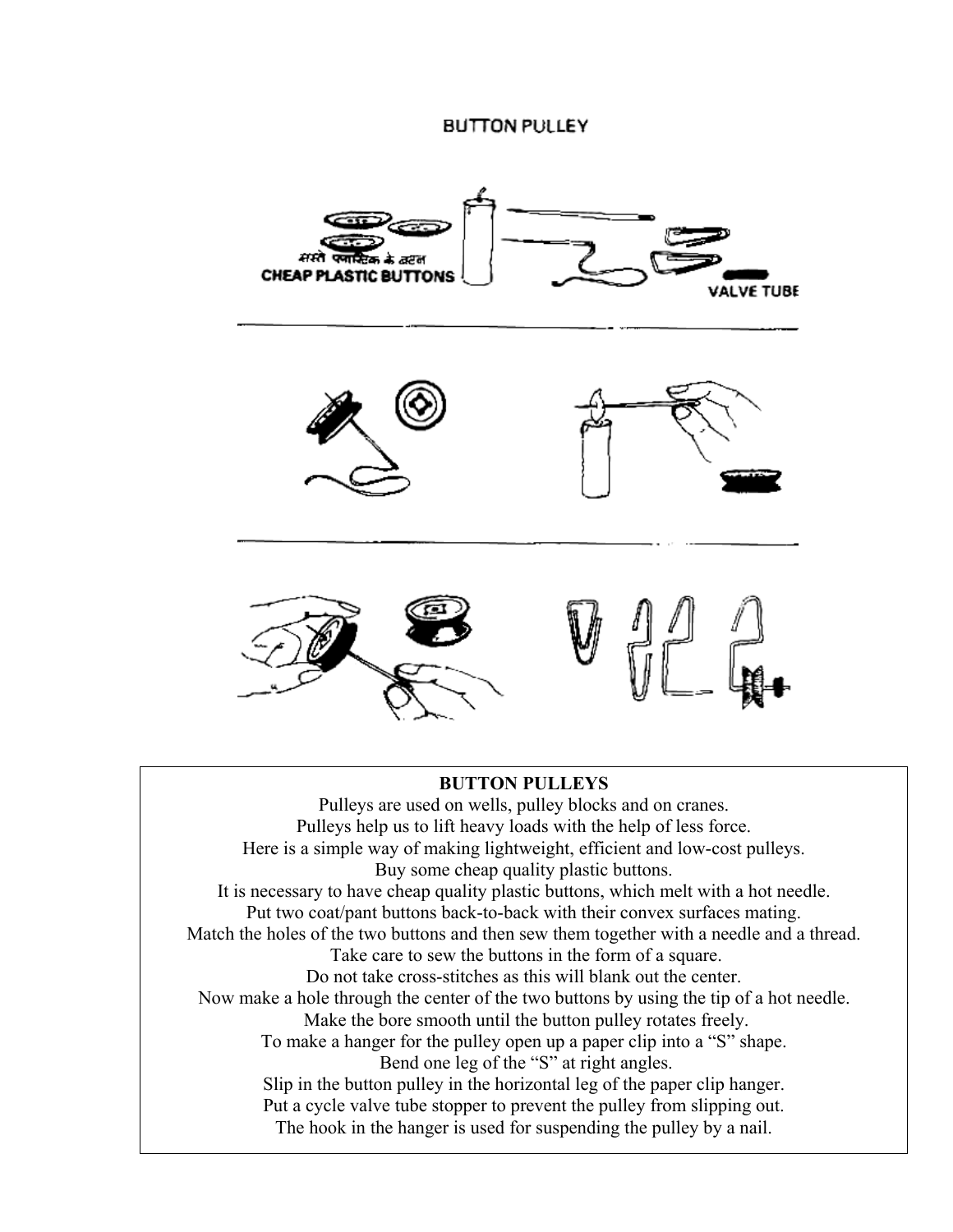

## **PULLEY BLOCKS**

Different sizes of cheap quality plastic buttons can be used to make different sizes of pulleys. Several big and small pulleys can be assembled into pulley blocks. Make a ladder shape hanger for hanging the pulleys. Use empty ball pen refills for the long members and paper pins for the short members of the ladder. With the help of these pulley blocks you fan lift heavy loads by applying less force. Assemble three pulleys and three separate strings in a configuration shown in the picture. Put 5 new matchboxes (50-gms) on the load end. Now, put one new matchbox (10-gms.) at the effort end. You will be surprised to find that one matchbox is able to lift up a load of five matchboxes.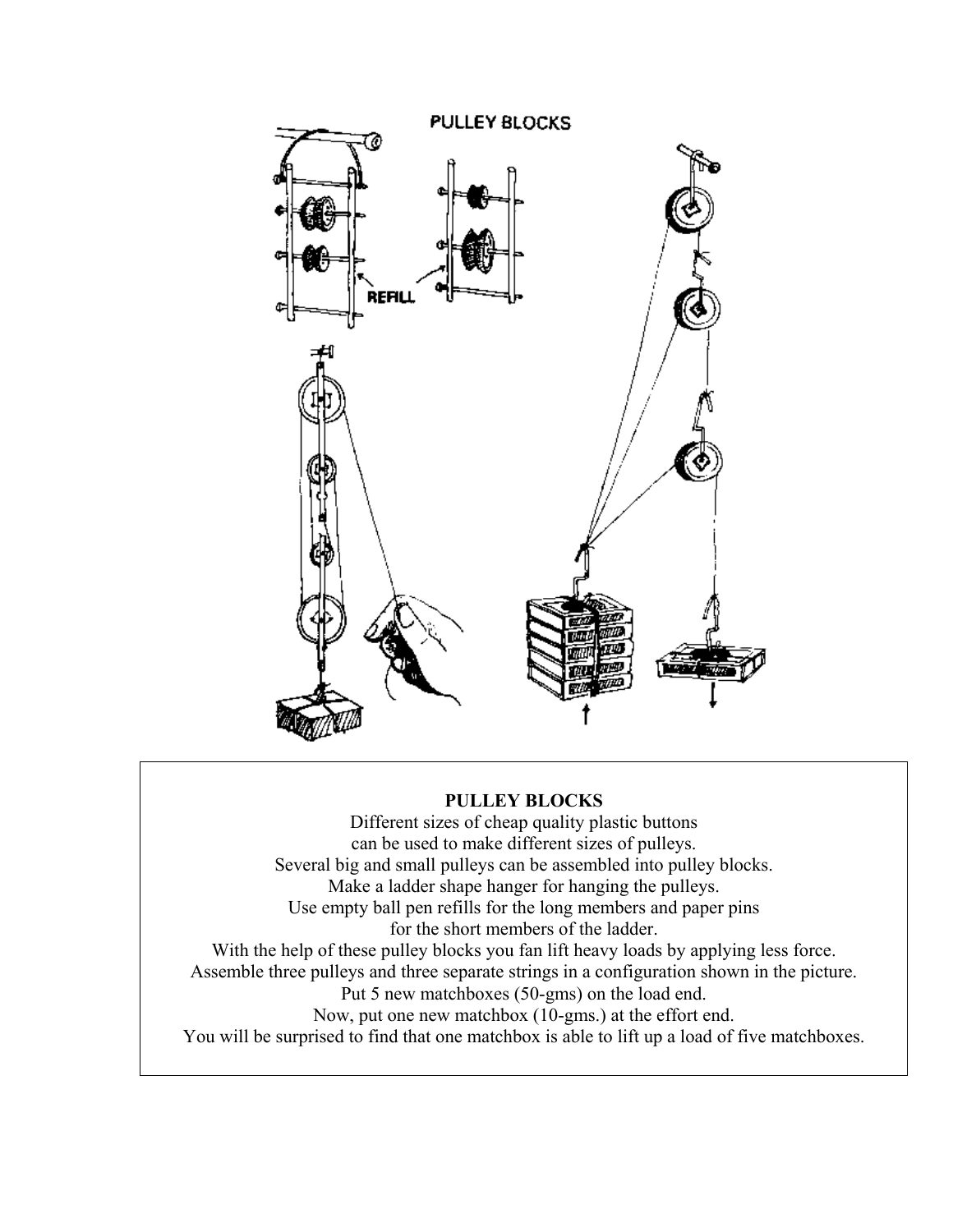

#### **RIM AND TYRE**

You must have seen the black rubber ring used in home sewing machines. This rubber ring rubs against the big flywheel, and rotates the bobbin spool for filling it with thread. You can make a nice rubber wheel using the coat button pulley and this rubber ring. The button pulley acts as a rim, and the rubber ring slips on it like a tyre. With bit of practice you can make very professional wheels. You can use these wheels for making trolleys and cars of various kinds. They can also be used as very smooth undercarriage wheels in aeromodels.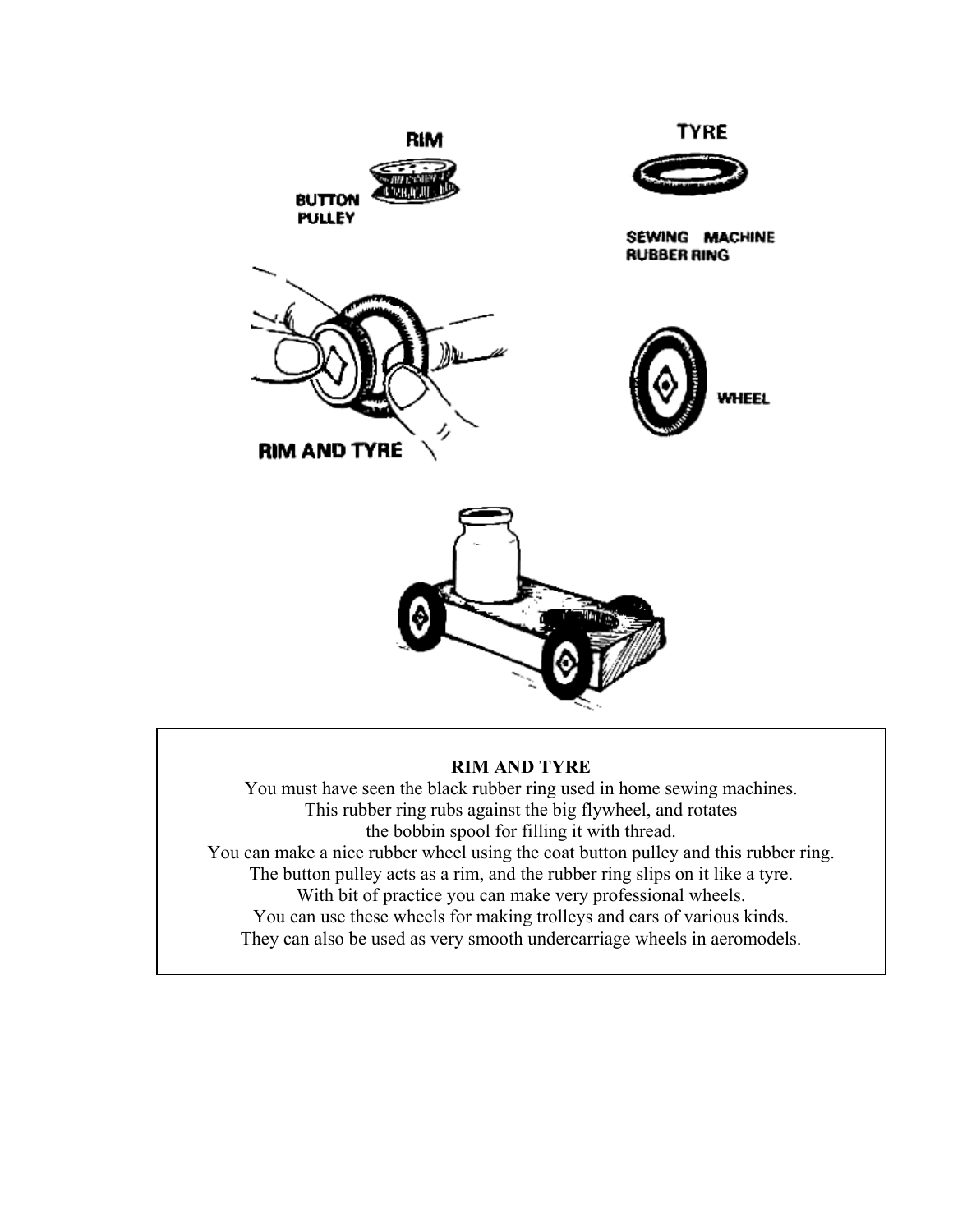

Heat the tip of a paper pin and pierce it through the center of a cheap quality plastic coat/pant button (the sort you used for making pulleys). Now heat the head of the pin. Apply pressure on the rim of the button with your thumbs and press the hot pinhead against the ground. The pinhead goes and firmly embeds itself in the center of the plastic button. If however, the pin comes out at an angle, it can be made square (at right angles to the button) while it is still hot and pliable. The pinhead firmly anchored in the center of the button makes a good 'drawing pin'. Now, cut and insert a small piece of used ball pen refill in the 'drawing pin'. The refill will serve the purpose of a bearing or a 'bush'. Heat the tip of the 'drawing pin' in a candle flame once again and embed it in the center of another cheap quality plastic button. This assembly consists of two button wheels, one paper pin axle and a ball pen refill bearing. Make two such wheel assemblies. Place a new matchbox on their refill bearings. Put a rubber band around to anchor the wheels to the matchbox. With the help of the matchbox trolley you can do a whole range of experiments in dynamics, like the roll-and-drag friction experiment, inclined plane experiment etc.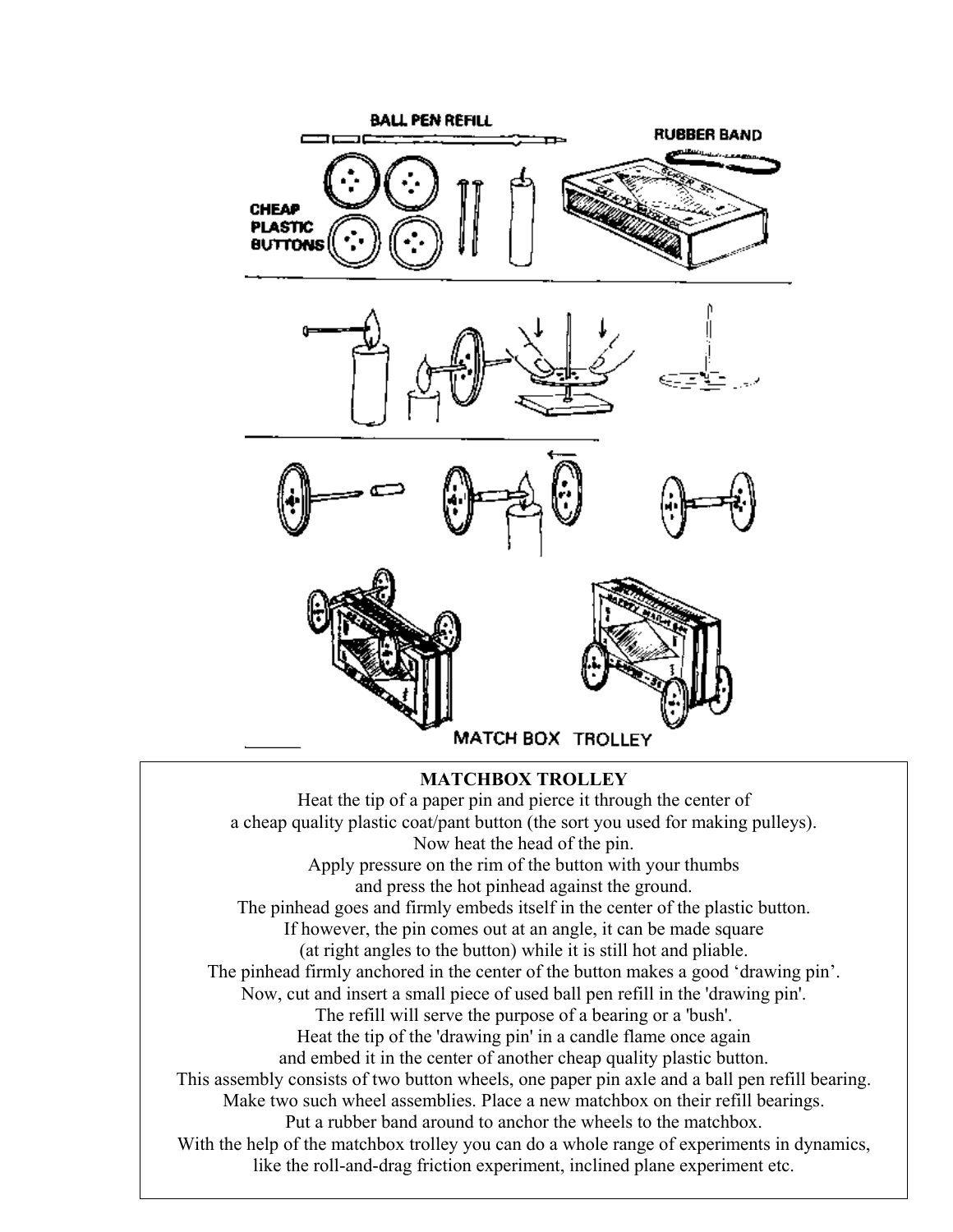

#### **MATCHBOX TIPPER TRUCK**

You must have seen tipper trucks unloading sand, stones or coal. You can readily make a working model of a tipper truck. Take a matchbox and separate its drawer from the outer shell. Cut the outer shell so that it fits into the drawer. The cut shell becomes the driver's cabin. Make a hole in the driver's cabin. Slip another matchbox outer shell on this drawer. This will make the body of the tipper. Take another drawer. Cut and bend its tongue into the body of the truck. You can either stick this tongue inside this body, or it can be wedged with a piece of matchstick. The drawer can now swivel on the body and make the loading platform of the dump truck. Make two pairs of wheels using buttons, needles and refills. Cut a rubber eraser into four pieces. Stick these pieces in two pairs below the body. The distance between each pair should be equal to the thickness of a ball pen refill. Fix the wheel pairs between the rubber pieces. Insert a matchstick from the hole in the driver's cabin. Load some pebble cargo in the tipper truck. On pressing the matchstick lever from inside the driver's cabin, the loading platform will be raised to unload the cargo. On pushing it the tipper truck will run very smoothly.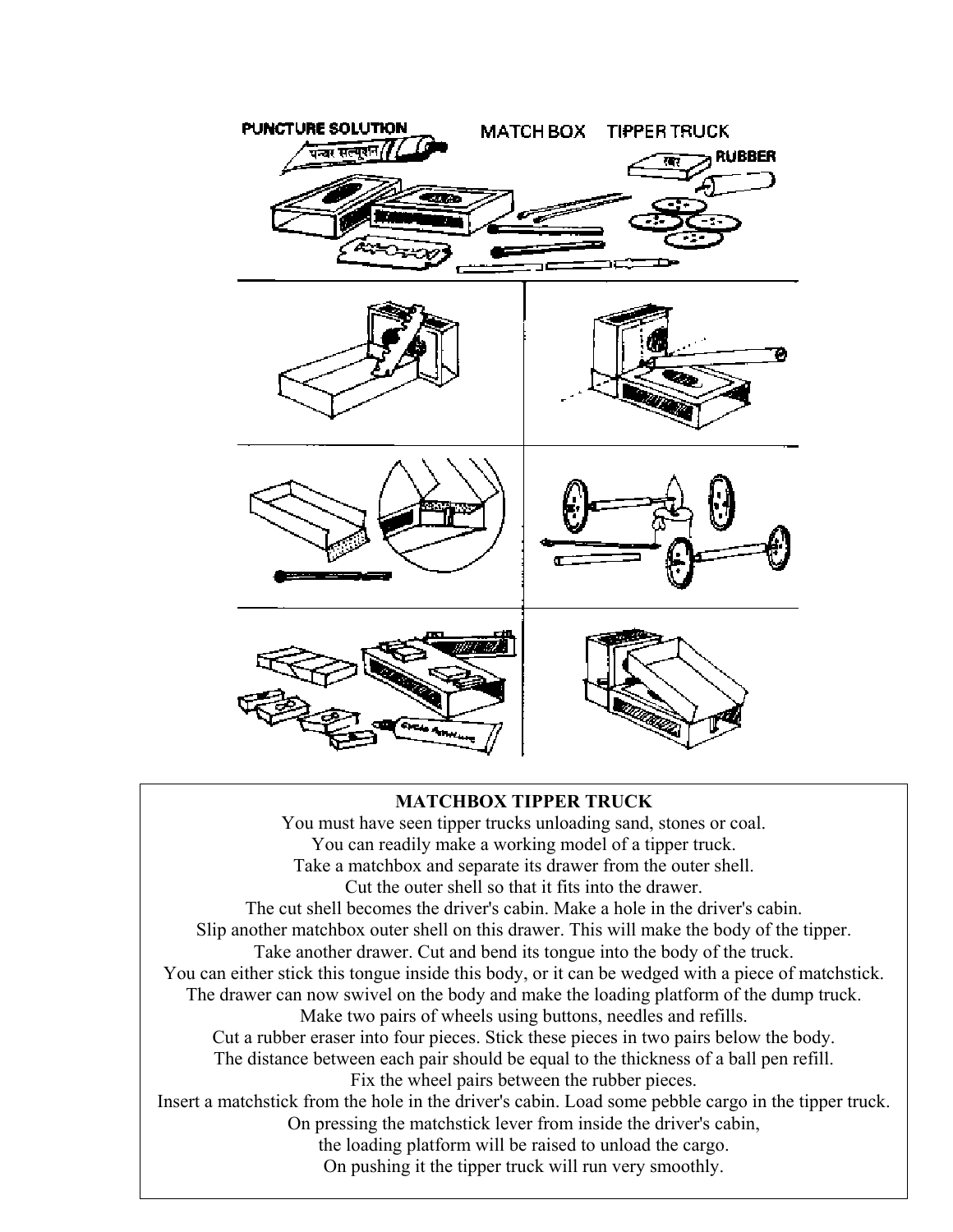

#### **TIPPER AND TRAILER**

The matchbox tipper is an illustrious example of children's creativity. It was designed by the children of contract worker's in the iron-ore-mining township of Dalli-Rajhara (Madhya Pradesh, India). Most of these children do not go to school, but every day they see hundreds of dump and tipper trucks carting ore from the mines to the railway station. An urge to imitate the adults must have prompted the children into designing this model marvel of the tipper truck using just two matchboxes. Matchbox drawers can be similarly converted into wagons on wheels. Several such wagons could be coupled together to trail behind the tipper truck.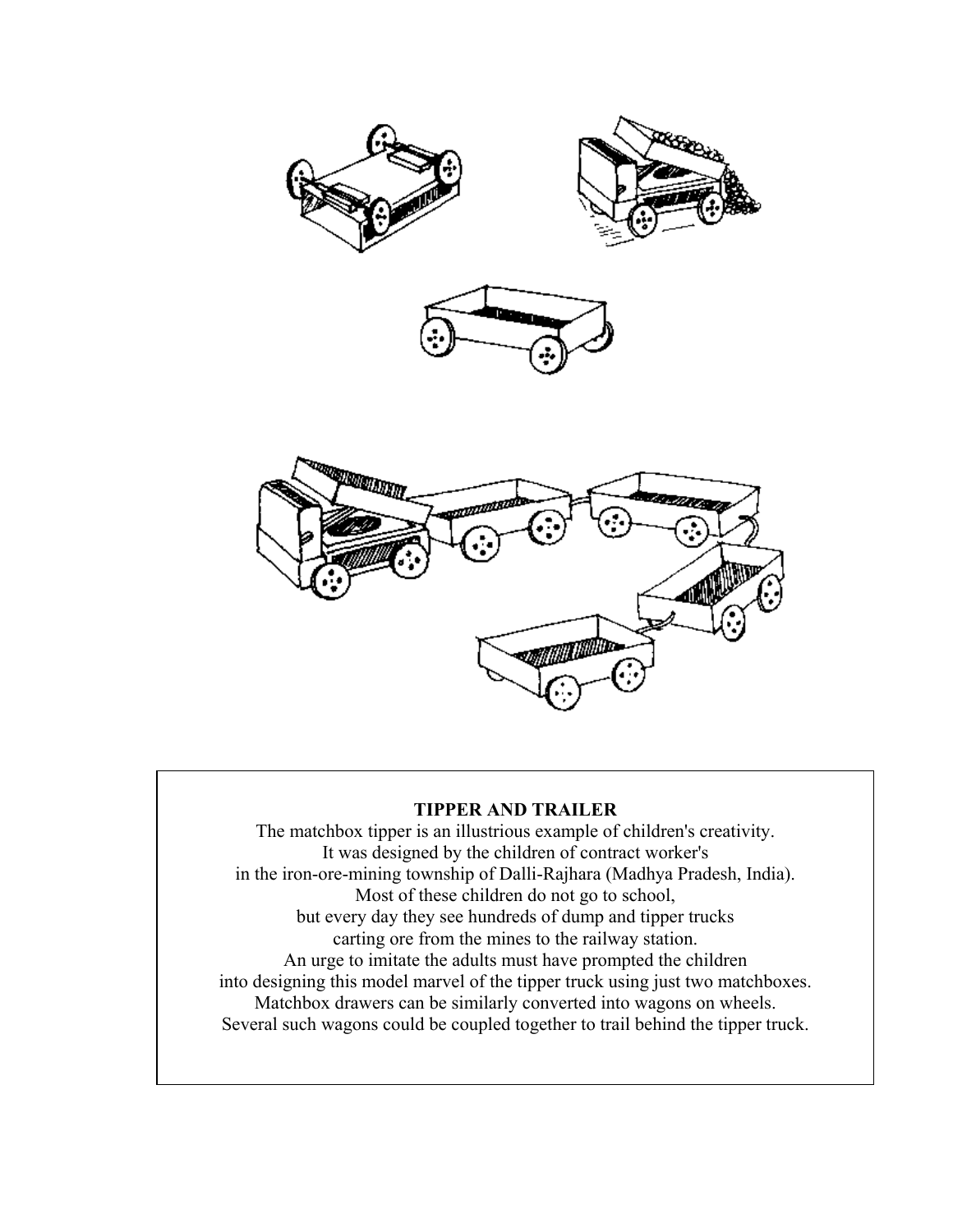

# **BATTERY ENGINE**

Collect 2 used torch batteries and a pencil cell. Cut two pieces from an old cycle rubber tube equal in size to the height of the batteries. Slide the cycle tube pieces on the batteries. Cut a 2.5cm square from an old rubber shoe sole. Make a hole in this piece so as to fit the pencil cell. Stick this square rubber piece on top of the cycle tube of one battery with cycle puncture solution. The battery becomes the boiler and the pencil cell becomes the chimney. Cut 5cm x 12 cm of shoe sole rubber for the engine base. Make two holes in the engine base and lie the boiler and chimney assembly to it. Insert two broomstick pieces or pencil stubs in between the other battery and the other tube. Make two more holes in the engine base and fur the pencils in it. This becomes the driver's cabin. Fix a rubber canopy on top of the driver's cabin. Fix two pairs of button – needle bullpen refill wheels to the bottom of the rubber base. You can make a tanker wagon using a single torch battery. Assemble the engine and the tanker into the train.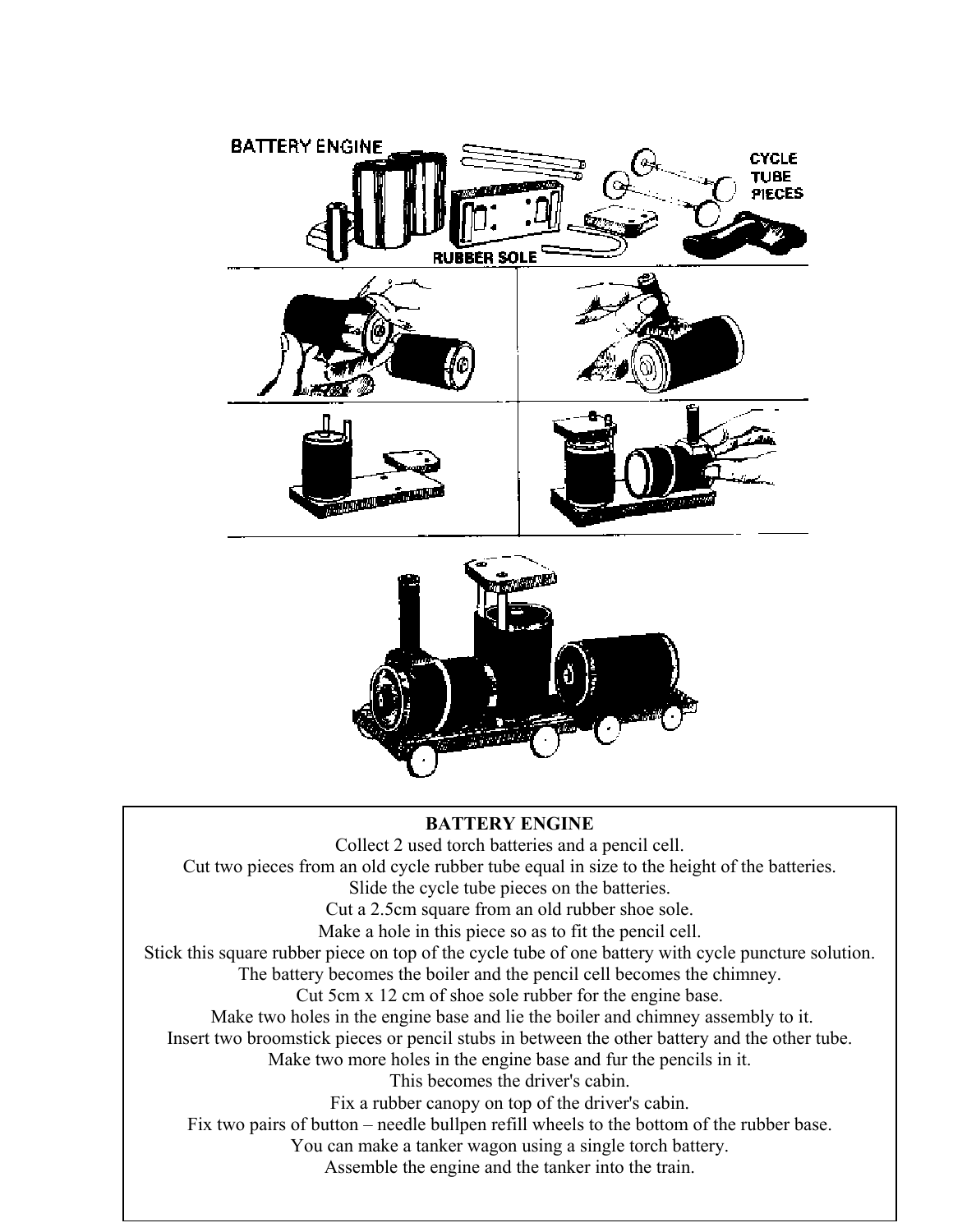

#### **MOTHER TRUCK**

Take a 20-cm x 30-cm piece of shoe sole rubber (about 8 mm thick). Mark out different models of vehicles - engine, car, jeep and van on it with a ball pen. Cut these shapes with a sharp knife. With a shoemaker's punch make two holes near the base of each vehicle. Now make several button-wheel pairs. Instead of ball-pen refill bush bearings, use 1.5-cm long pieces of cycle pump pipe. These plastic pipes will snap in the holes of the rubber vehicles. You can fix or remove the wheels at will. Remove the small vehicles from the big mother truck. Fix the wheels to the vehicles and make them run. Join all the vehicles into a train.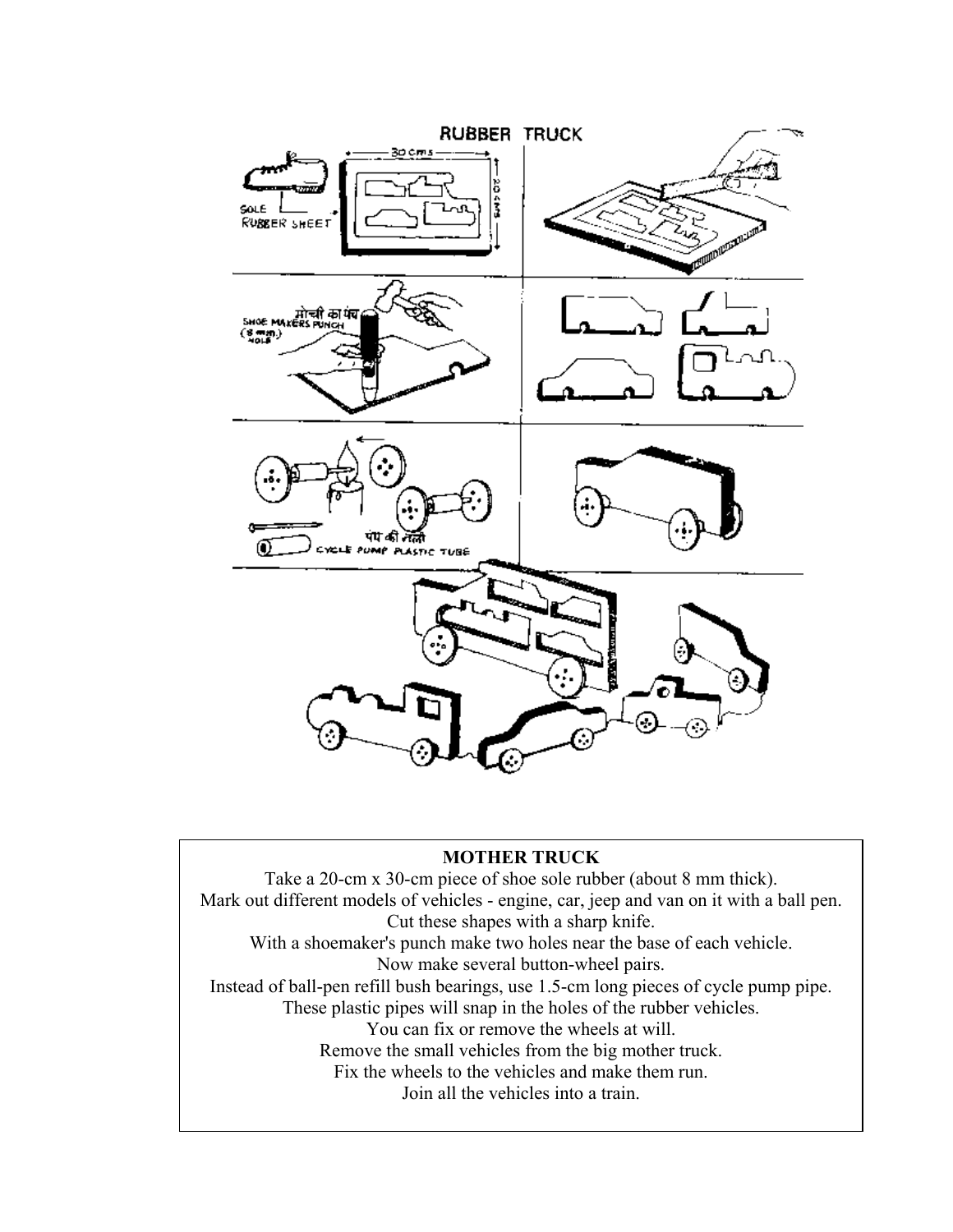

Insert this head into the depression in the other half of the press-button and apply some adhesive. This becomes the minute's hand of the clock. Cut an 8-mm.-diameter circle out of an aluminum foil. Punch a hole in its center, and cut a little tongue in its rim. Insert a small plastic refill in this tongue. This becomes the hour hand of the clock. Cut numbers from 1 to 12 from an old calendar and stick them on the face of the tin lid to make the dial of the clock. Assemble the needles to complete the clock. Instead of the tin lid you can also use a circular cardboard for the dial. In this case you can sew one half of the press-button in the center of the cardboard.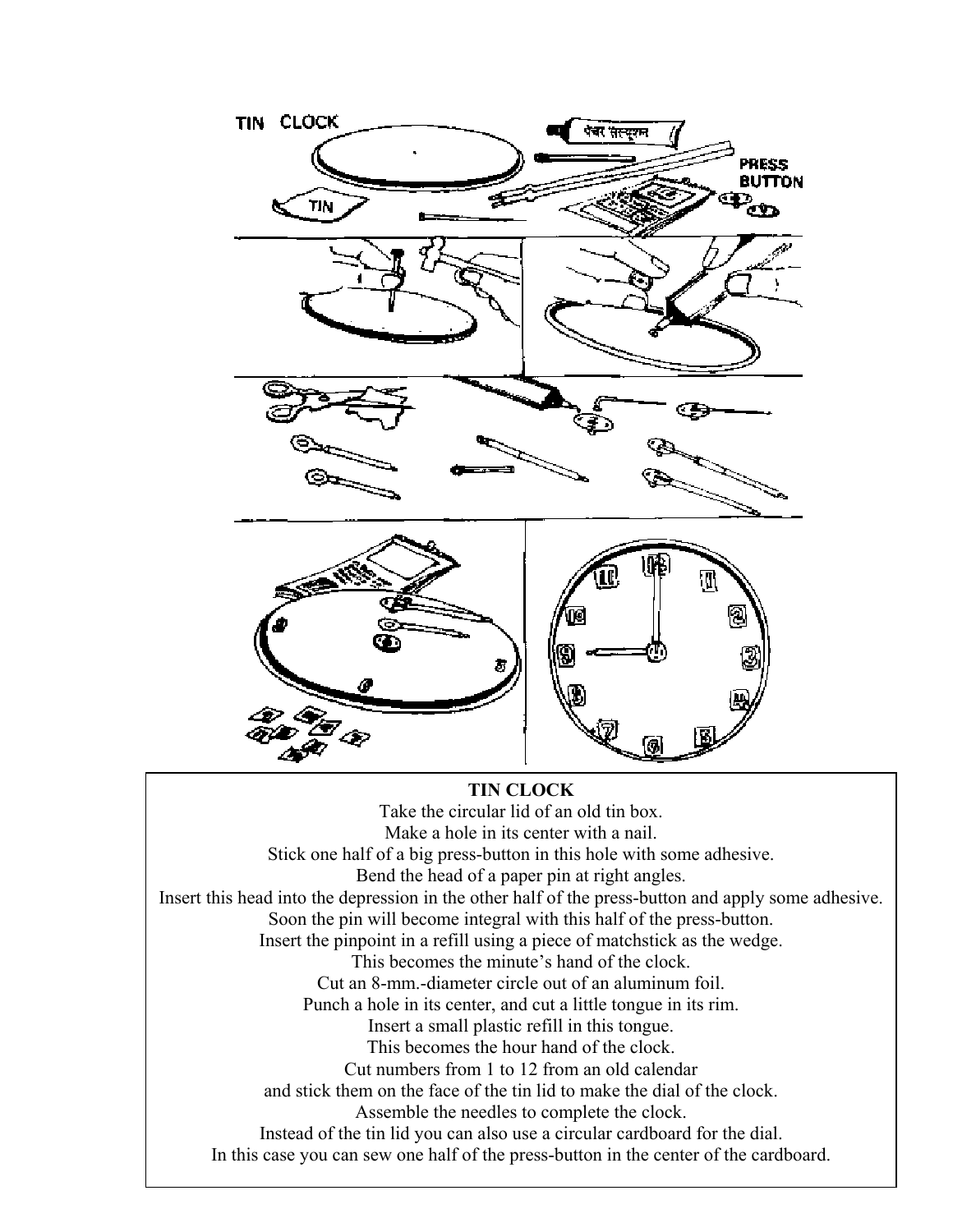

#### **SAND HOUR GLASS**

Take two clean injection bottles and their rubber caps. Apply cycle puncture solution on the flat sides of the two rubber caps and stick them back to back. Make a see-through hole through the center of the caps by poking them with a thorn or a nail. Insert a 5 mm. long piece of used ball pen refill in the hole between the two rubber caps. The ball pen refill bore provides a smooth and uniform orifice for the now of the sand. Fill fine and dry sand in one of the injection bottles. Assemble the two rubber caps and the other empty bottle on top of it. On inverting this assembly, sand from the top bottle will trickle down into the lower bottle through the ball pen tube 'neck'. By filling in an appropriate quantity of sand and calibrating it against a standard watch you can make a one-minute sand hourglass. The sand hourglass will serve you as a reference for time. You can use it for finding: How many times do you breathe in one minute? How many times does your pulse beat in one minute? How many steps do you walk in one minute? How many oscillations does a pendulum make in a minute? You can also use this sand hourglass to time your friend while playing chess, scrabble or other games.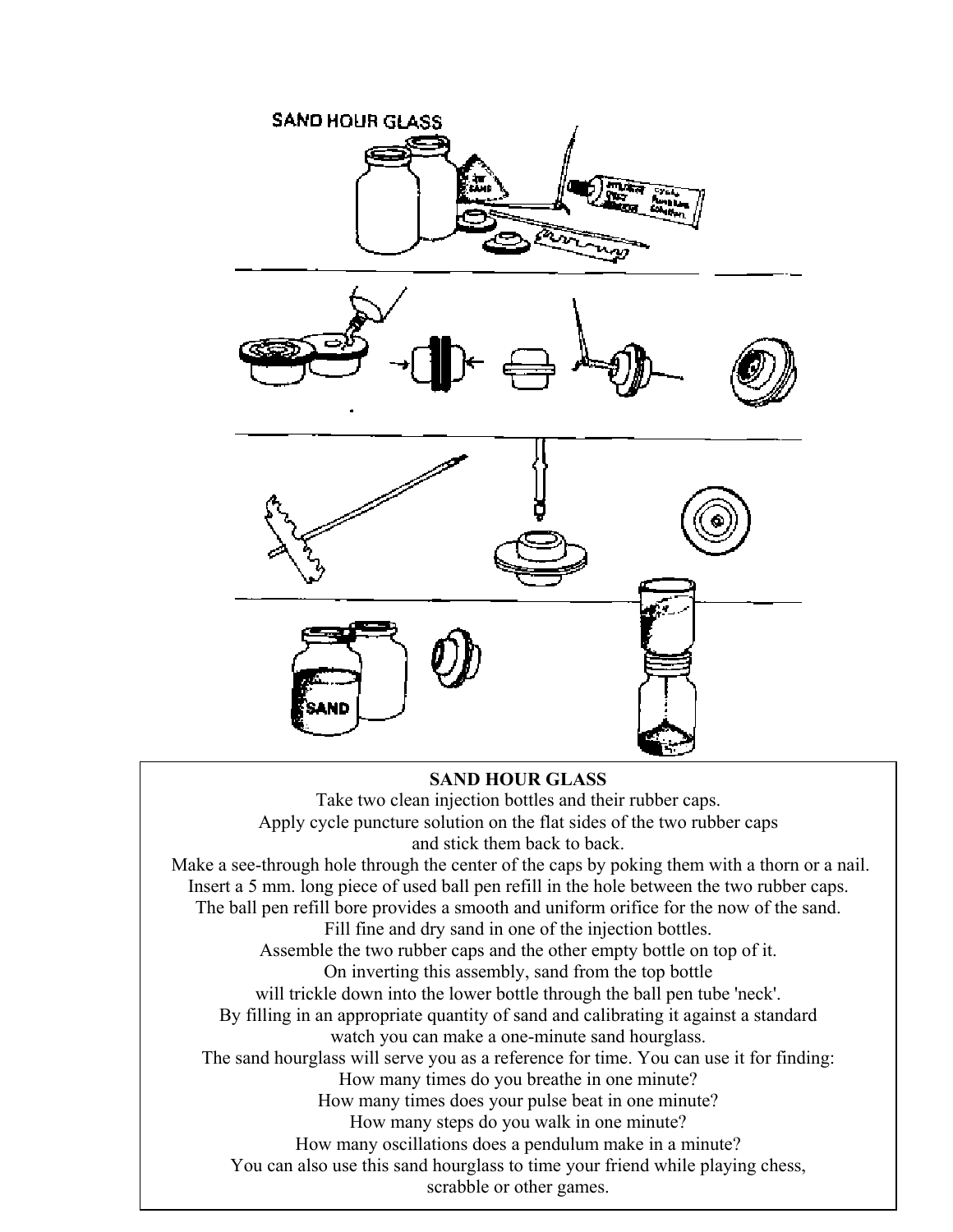

## **RUBBER ABACUS**

Cut a 5-cms x 10-cms piece from an old rubber slipper. Mark out three columns and nine rows of dots on it. Punch out holes on these dots using a 2-mm shoemaker's punch. You can use this counter for counting your score in any game. Inserting matchsticks in the holes indicates the score. Starting from the right hand side, each column indicates units, tens and hundreds respectively. Thus placing a matchstick in the topmost hole of the unit column can indicate nine. Ten is indicated by placing a matchstick in the bottommost hole of the tens column. Nine hundred is indicated by putting one matchstick in the topmost hole of the hundreds column. A maximum of 999 can be indicated on this counter. No matchsticks in the counter indicate zero.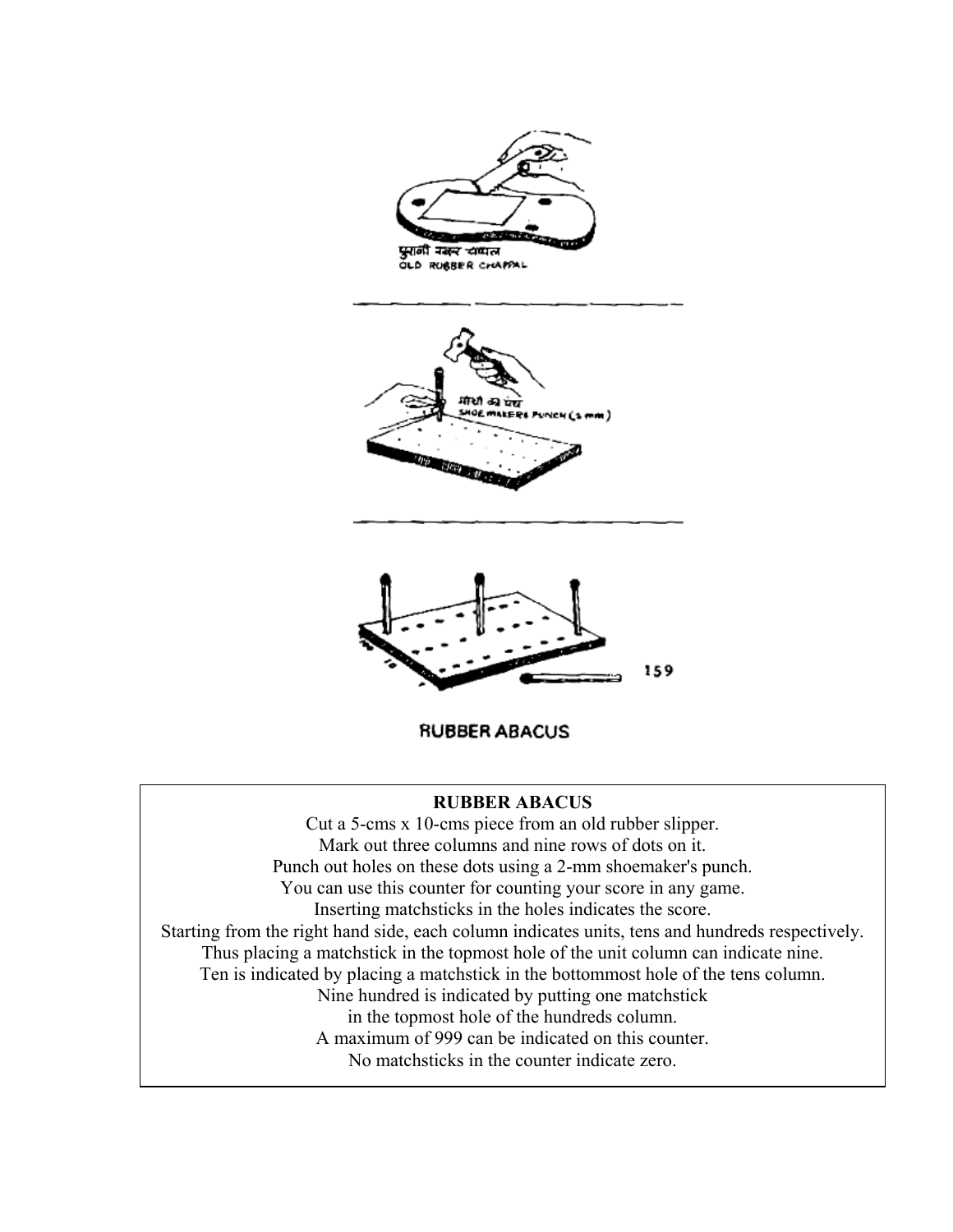

### **DECIMAL ABACUS**

Cut a 6-cms x 3-cms piece from an old rubber slipper. Put marks at one-centimeter distances on its midline. Insert four needles at right angles on these marks. These needles should be 4.5-cms above the rubber surface. Cut a 6-cms x 6-cms piece of old postcard. Attach the postcard piece to the rubber with paper pins. Make three holes and two vertical slits on the postcard piece. Mark out a black spot on another postcard strip. Weave this strip through the slits. On sliding the strip, the decimal point will come in front of one of the holes in the postcard piece. Take an old ball pen refill and cut it into half-centimeter pieces. Each needle will be able to accommodate only 9 refill pieces. The abacus in the picture indicates 520.9. This abacus works on the same principle as the previous one.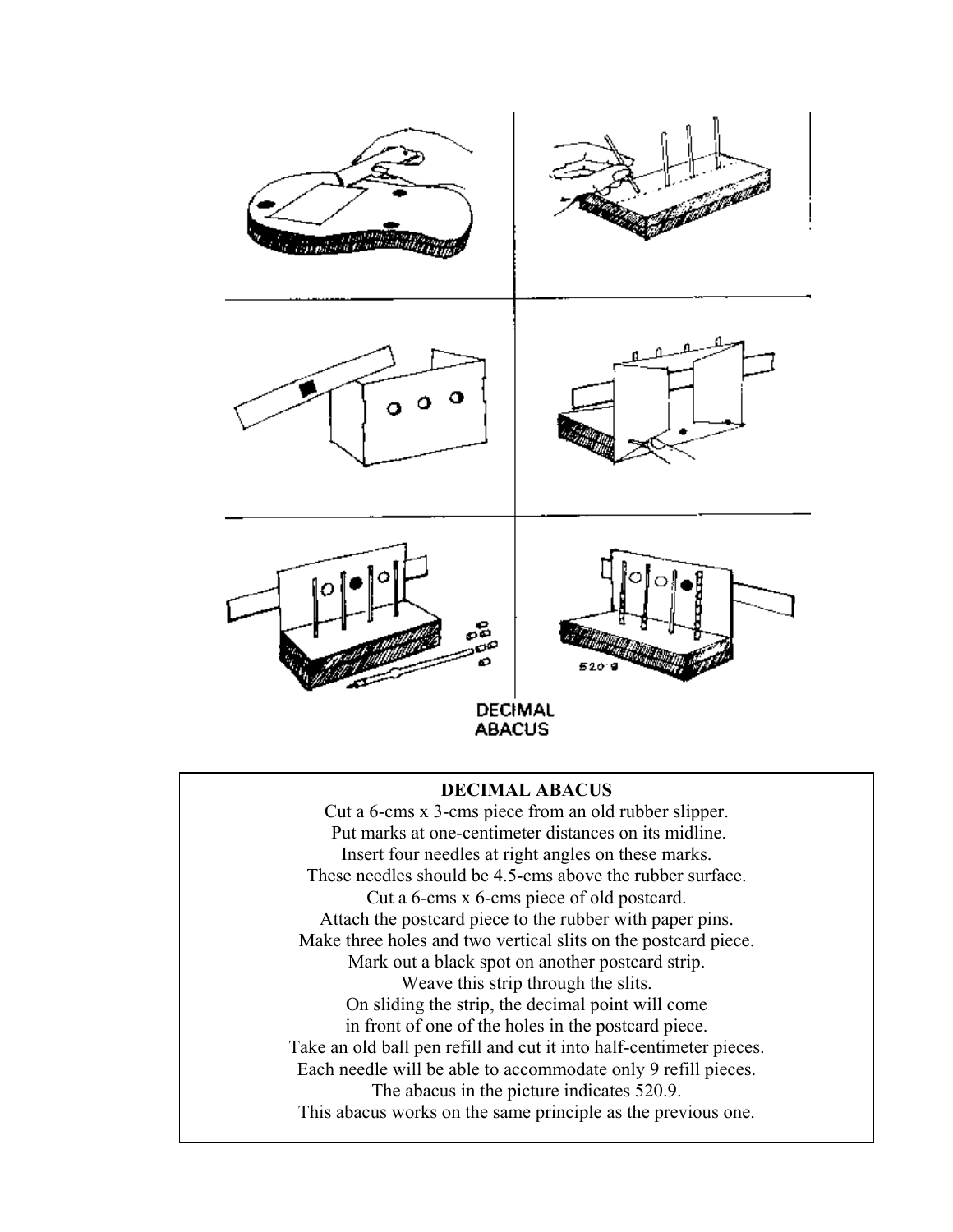

Collect several colours of gelatin paper. Fold a postcard into three pieces. With a divider cut three overlapping windows in the postcard. Stick three different colours of gelatin paper on the windows. View through these windows one at a time. Then fold the red window on the blue one. Do you see purple now? Fold the yellow window on the blue one. Do you see green now? Similarly, make a colour mixer with four and six colours.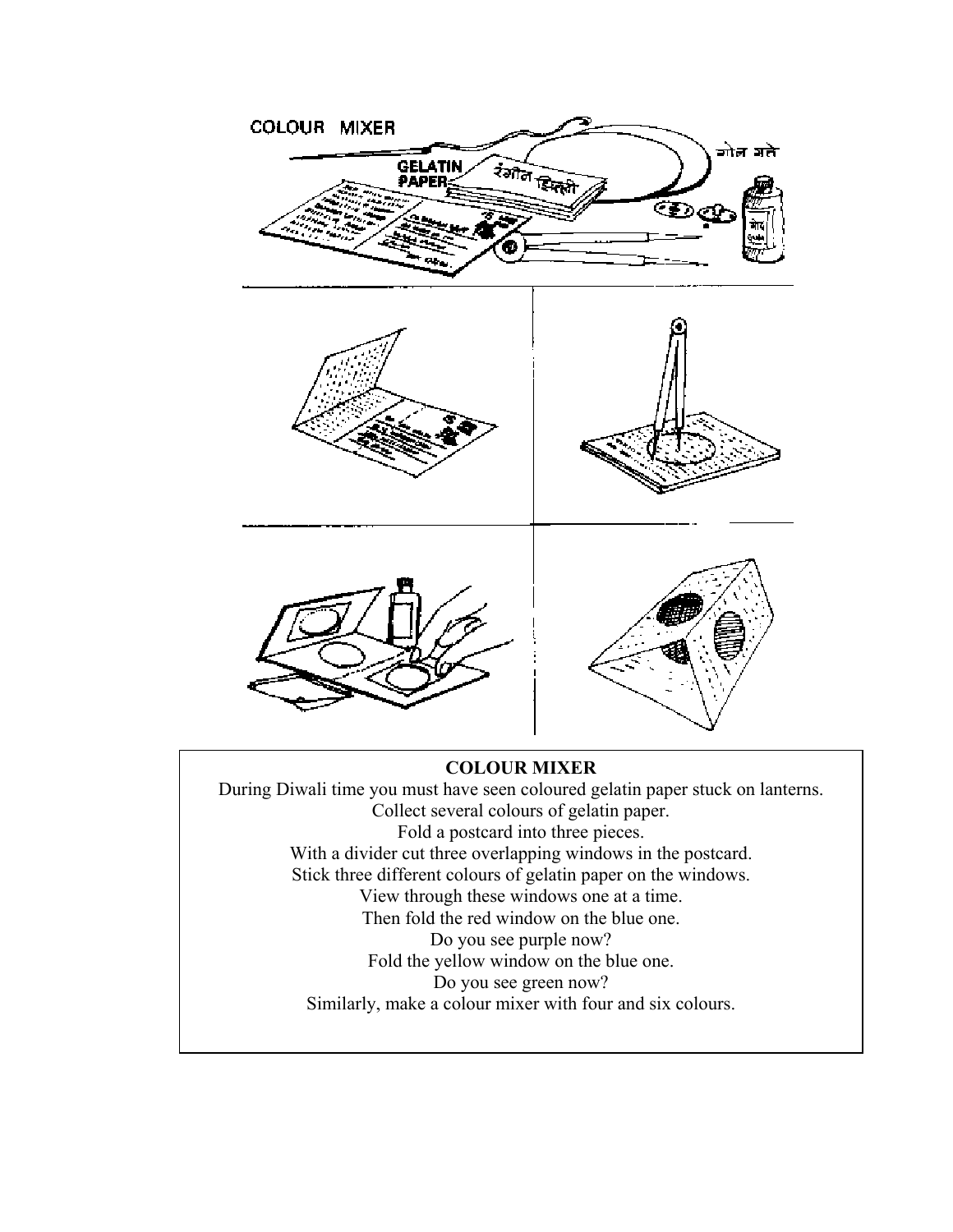

#### **COLOUR WHEEL**

Cut two 10-cms-diameter circles. In each circle cut out five circular windows with the help of a divider. Open a big press-button. Stitch one half of each of this press-button at the center of each circle. Stick different colours of gelatin papers on the windows. Now, assemble both the colour cardboard circles together by snapping close both halves of the press-button. The press-button not only holds the cardboard circles together, but it also enables them to rotate. Rotate one cardboard circle, while keeping the other stationary, or rotating it in the opposite direction to see a motley combination of colours.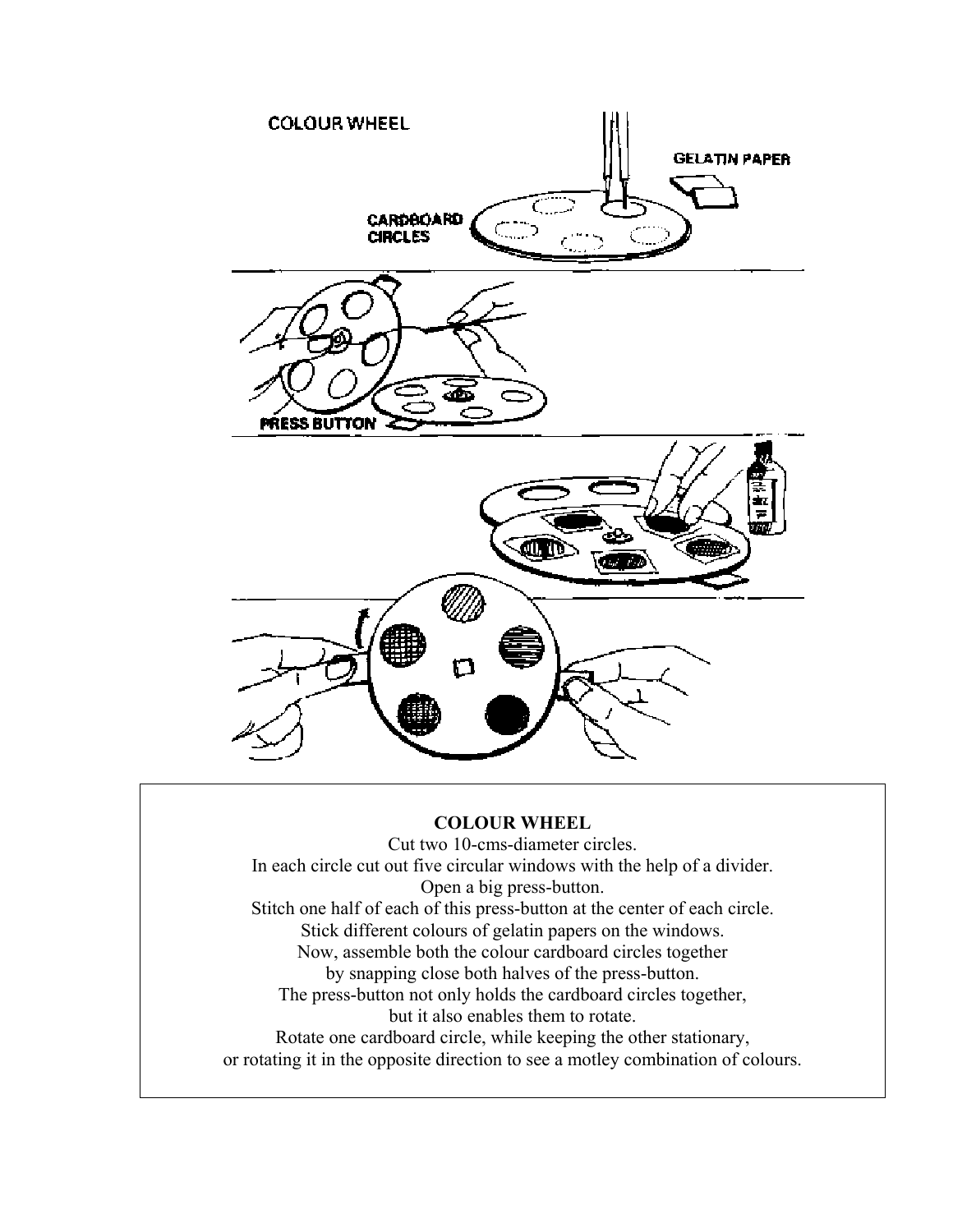

## **SODA WATER CAP GEARS**

Collect a few soda water bottle caps. Hammer a nail in their center to make a small hole. Place two caps on a wooden plank, and mesh their teeth. Drive a nail through the central hole in each cap, so that the caps can rotate freely. Rotate one cap and see the direction of rotation of the other cap. Now fix a third cap in mesh with either of the previous caps. Observe the direction of rotation of the three caps.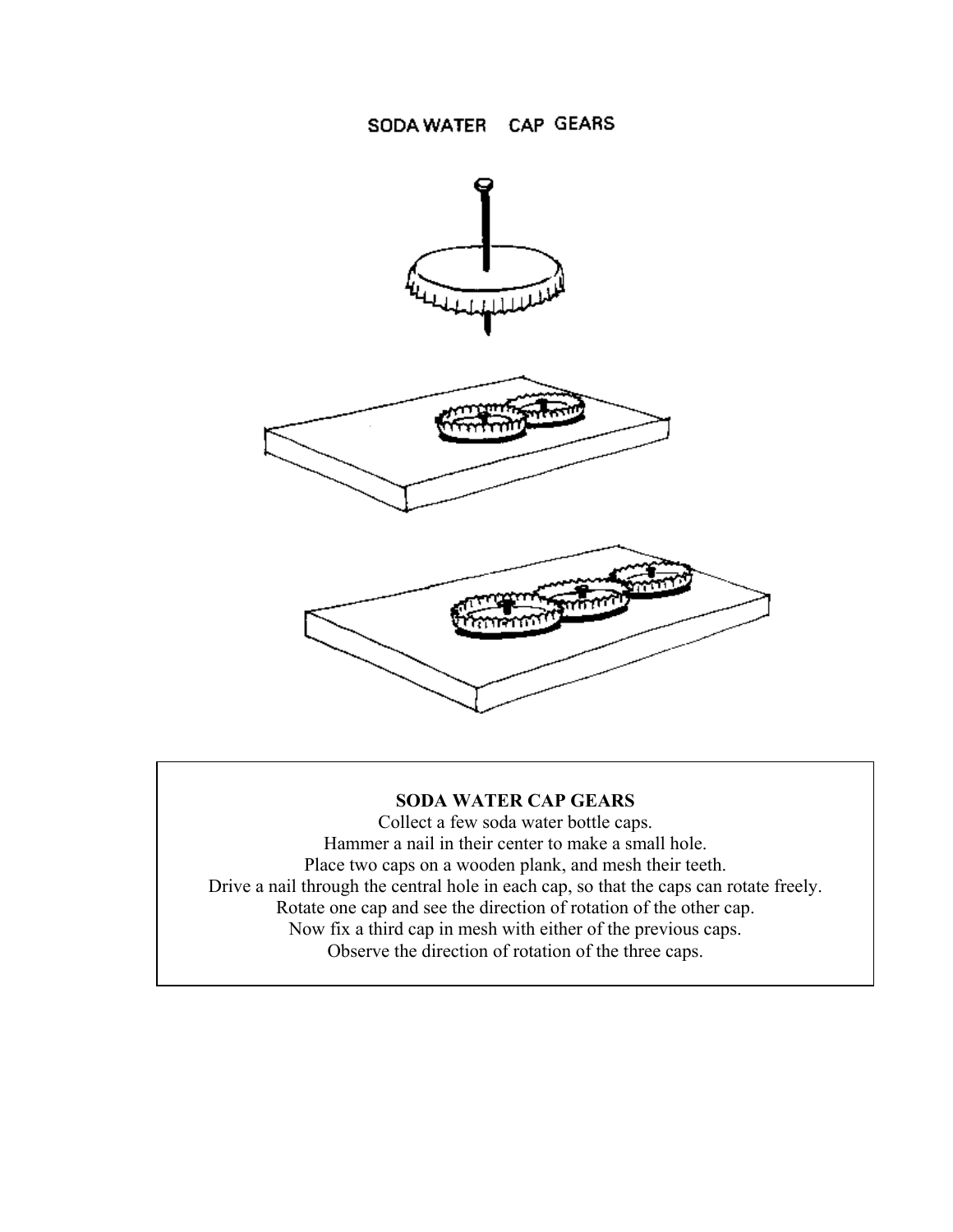

## **RUBBER GEARS**

You can use injection bottle rubber caps to make unbreakable and flexible gears. Using a hexagonal pencil as a template mark out six equally spaced points on the rim of the rubber cap.

Put mid points to divide the rubber rim into twelve equal sectors. Join these points with a ball pen to make gear teeth.

Make a hole through the center of the rubber cap and insert a small piece of ball pen refill in it. Using a sharp blade cut the teeth in the rubber gear.

Fix three or four of these gears in mesh with each other on top of a matchbox with paper pins. On rotating one gear the entire gear train will rotate.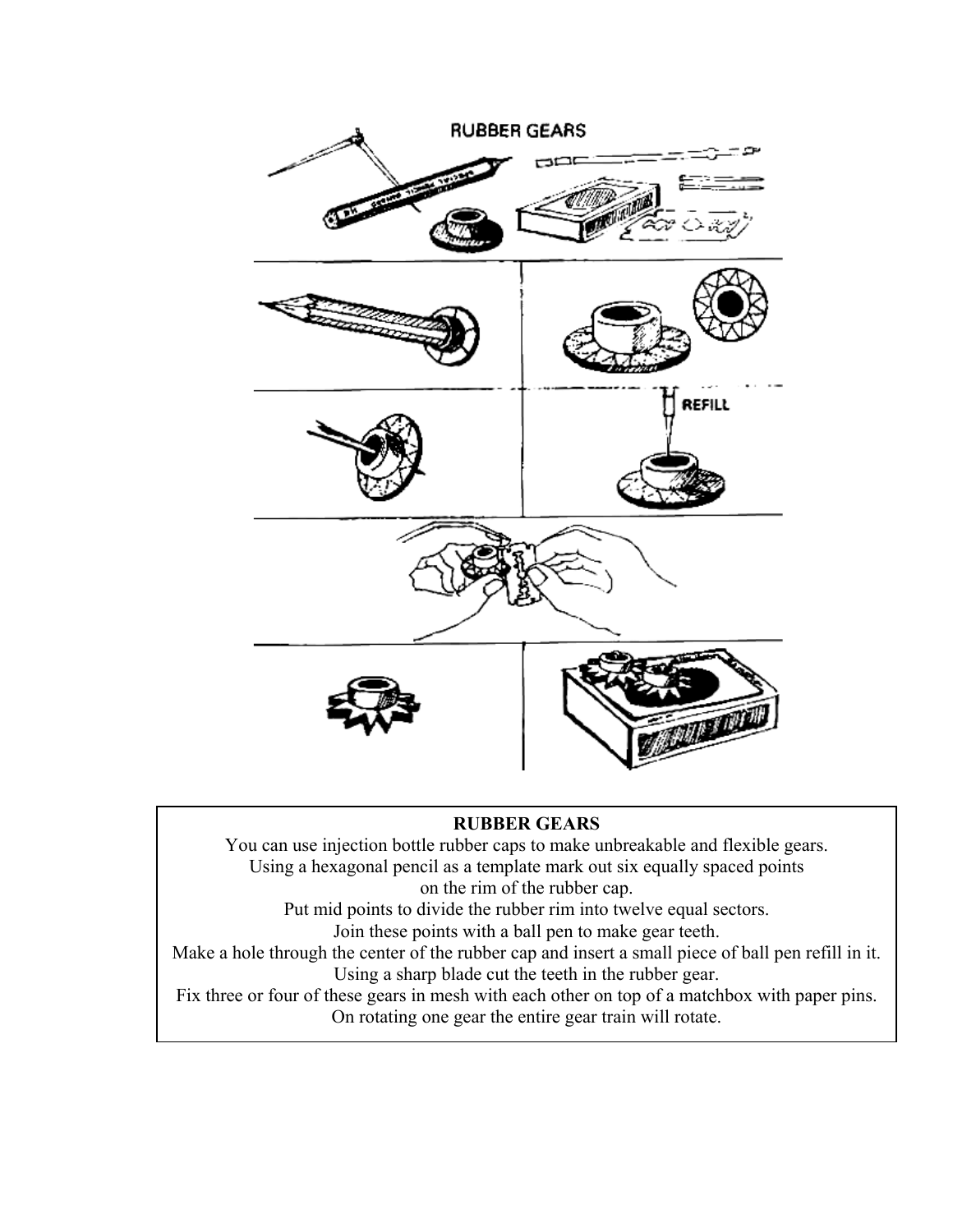

## **JIGSAW PUZZLES**

It is quite simple to make jigsaw puzzles at home. This three- dimensional jigsaw consists of broken pieces of any clay pot or pitcher. Give all the broken pieces of a clay pot to your friend and ask her/him to piece it together with some clay paste. Your friends will have to think pretty hard before they can figure out how to put the pot pieces together. Sticking any picture from a magazine or a newspaper on cardboard, and cutting it into several pieces can make a two-dimensional jigsaw. Ask your friend to assemble the pieces again into the picture. You can start with making simple jigsaws. Using just a few pieces in the beginning. Later on you can make them very complicated by cutting them into very intricate shapes.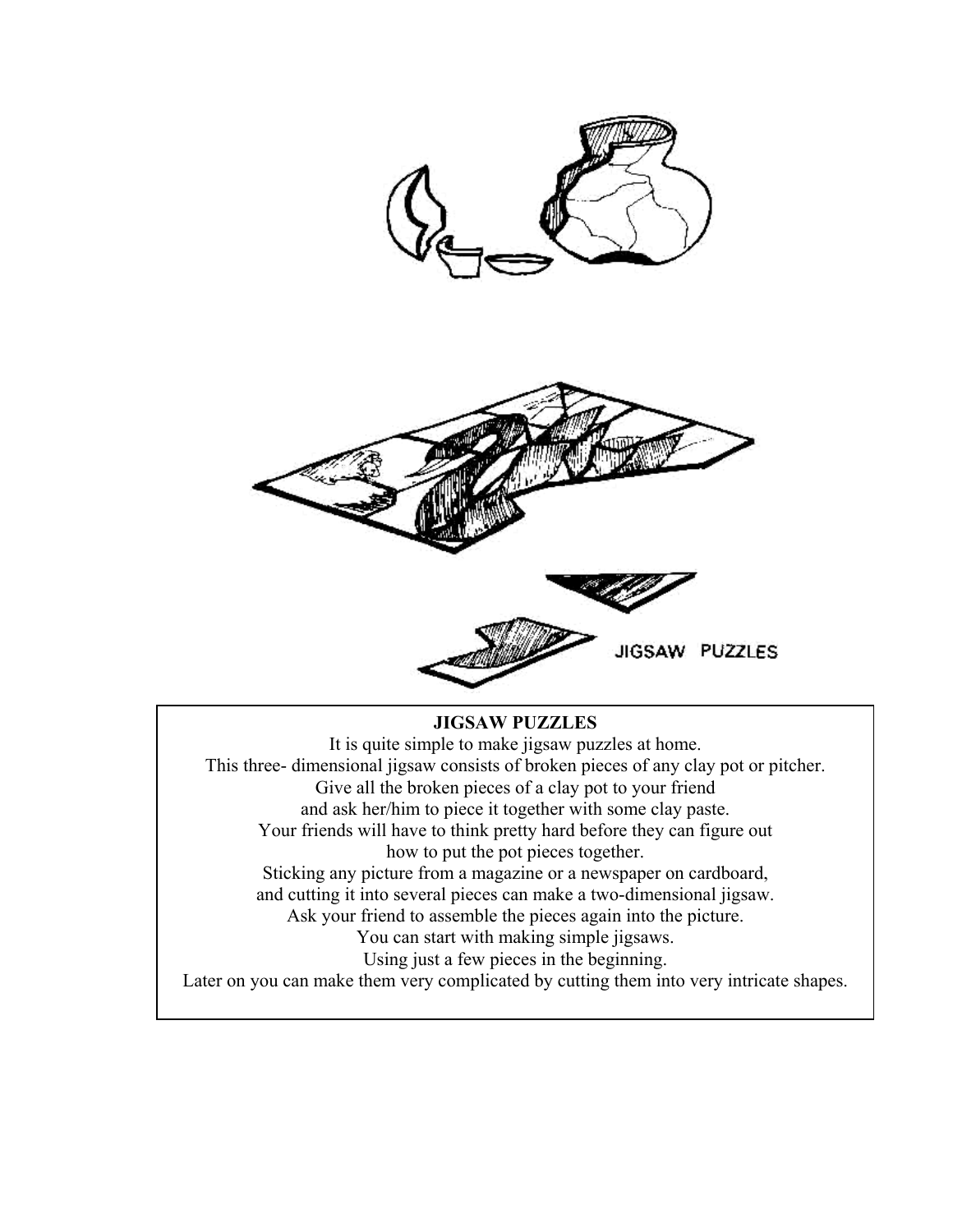

#### **MAP JIGSAWS**

Mark out the map of your District, with all the Blocks, on a 4 -5 mm-thick sheet of shoe sole rubber. Carefully cut out all the contours using a fret-saw. Give all the pieces to your friends and ask them to assemble all the Blocks into the District. In a similar way you can make a map jigsaw of your state or division. The advantage of using shoe sole rubber is that apart from being flexible and unbreakable it can be cut into fairly intricate contours. As in wood, there are no sharp points in rubber, which can hurt you.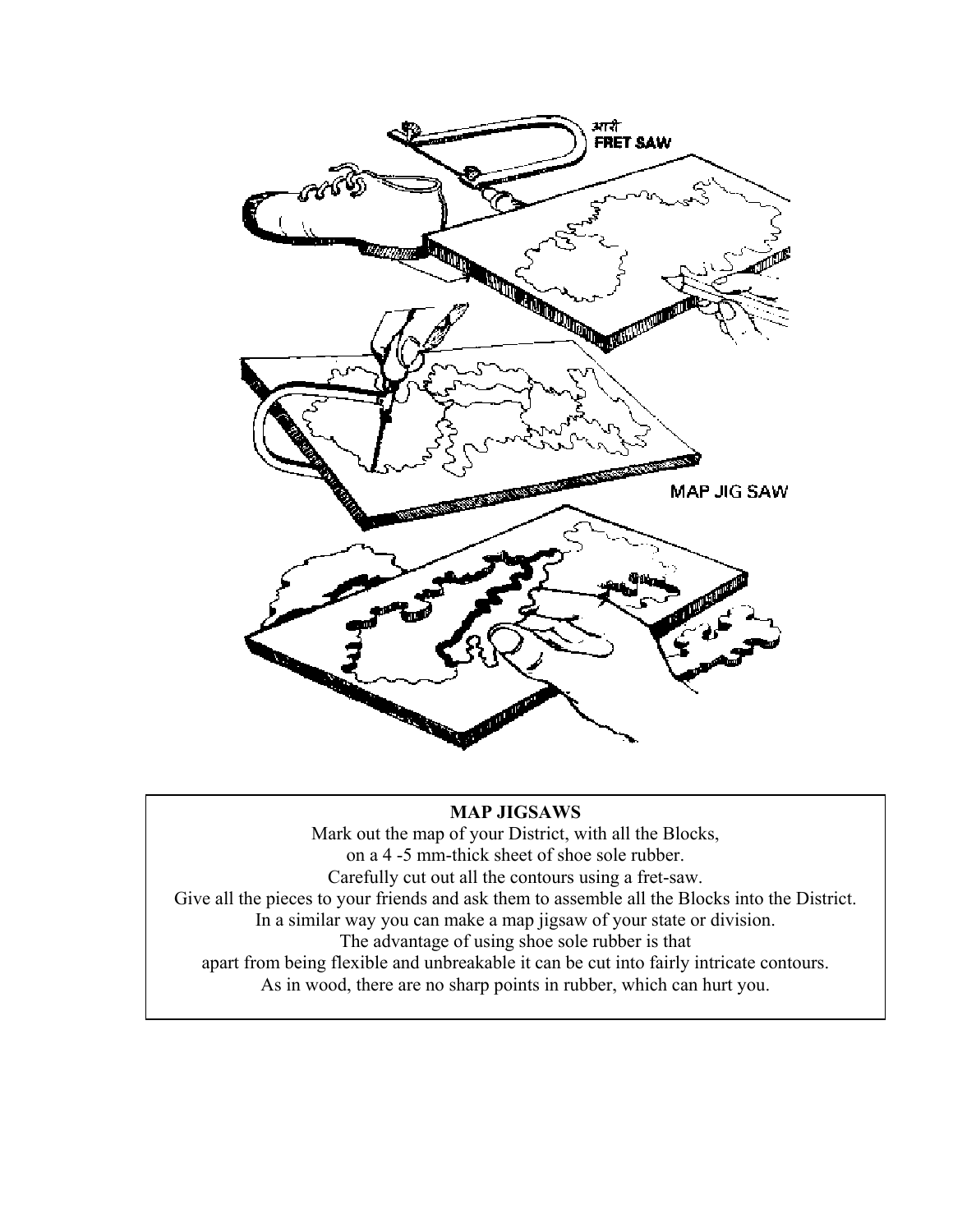

RUBBER POLYGONS

#### **RUBBER POLYGONS**

Cut out a 25-cms-diameter circle from a 6 mm. thick sheet of shoe sole rubber. Mark out nesting polygons like a hexagon, octagon, pentagon, square and a triangle inside the circle. Cut out these polygons with a sharp knife. All these cut out polygons can be used as stencils. They can also be assembled and disassembled any number of times. Now try to flick the triangle like a wheel. The triangle does not go very far. Try flicking other polygons. You will find that the circle goes the furthest. Why? Several inset toys and puzzles – fixing the right cut outs and blocks in the appropriate slots can be made using shoe sole rubber.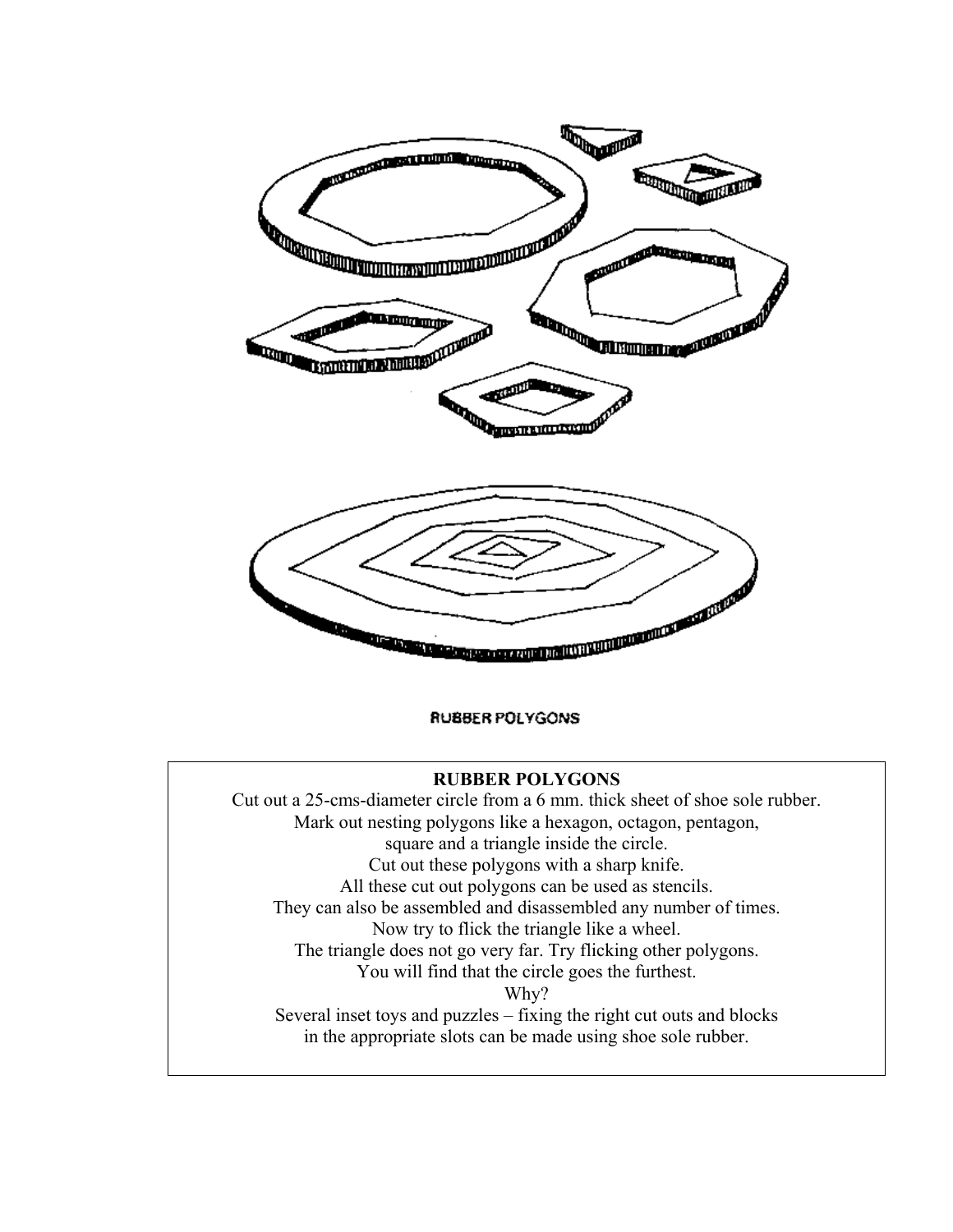

#### **DOUBLE CONE**

Most things slide down a ramp, but this double cone seems to defy gravity and climbs uphill. How? Mate the large circular ends of two plastic funnels and weave a cycle valve tube through them.

Stretch the valve tube and tie knots at both its ends.

The two funnels make a profile of a double cone.

Make a ramp out of two similar pieces old cardboard.

Place a cylindrical pencil on the higher end of this incline.

What happens?

As is to be expected the pencil rolls down the incline.

Now place the double cone on the lower end of the incline.

The double cone lends to climb upwards. Why?

The reason being that when the double cone is kept on the lower end of the ramp,

its center of gravity is higher than the road level.

So there is some stored potential energy in the double cone

which gets converted into kinetic energy.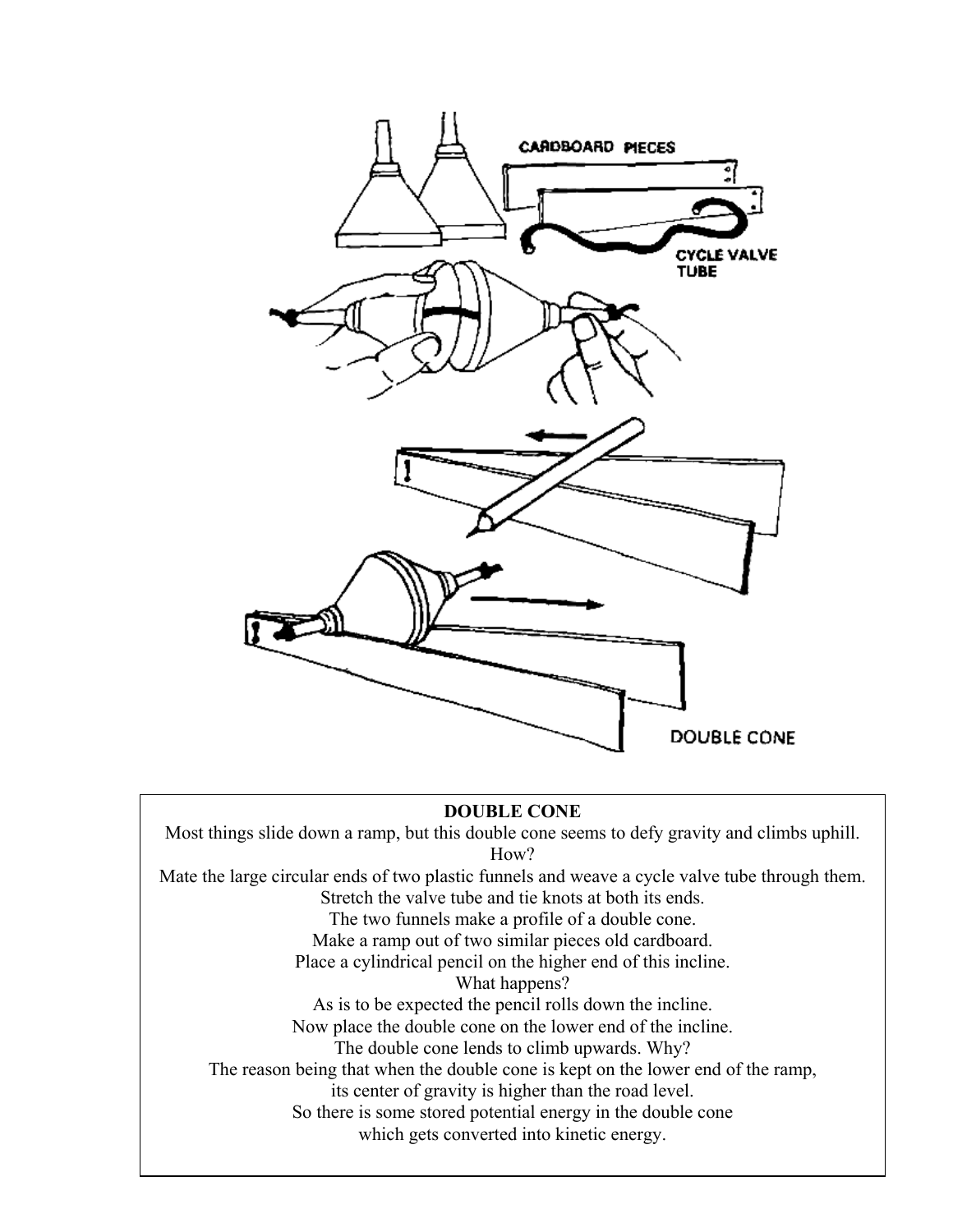

## **SPRING BANGLE SLINKY**

Plastic spring bangles can be easily bought in village fairs. Apart from the attractive colours each bangle has 24 coils in it. Join three such bangles with pieces of cycle valve tube. Tie the bangles with a thread on the opposite side of the valve tube. Stretch both ends of the long slinky with your hands and jerk them inwards. Waves will move inwards from both the ends and collide in the middle, giving you a feel of destructive interference of waves. Hold one end of the long slinky stationary and jerk the other end inwards. A wave will emanate from the jerked end. It will travel to the stationary end and return back. This illustrates the phenomenon of an incident ray striking the normal and returning back as a reflected ray. The bangle slinky gives a good feel for wave motion. Now hold one end of this slinky and give this end a jerk on a smooth floor. The slinky will slither like a caterpillar or a snake on the floor. The intriguing motions of the slinky will entertain you for hours.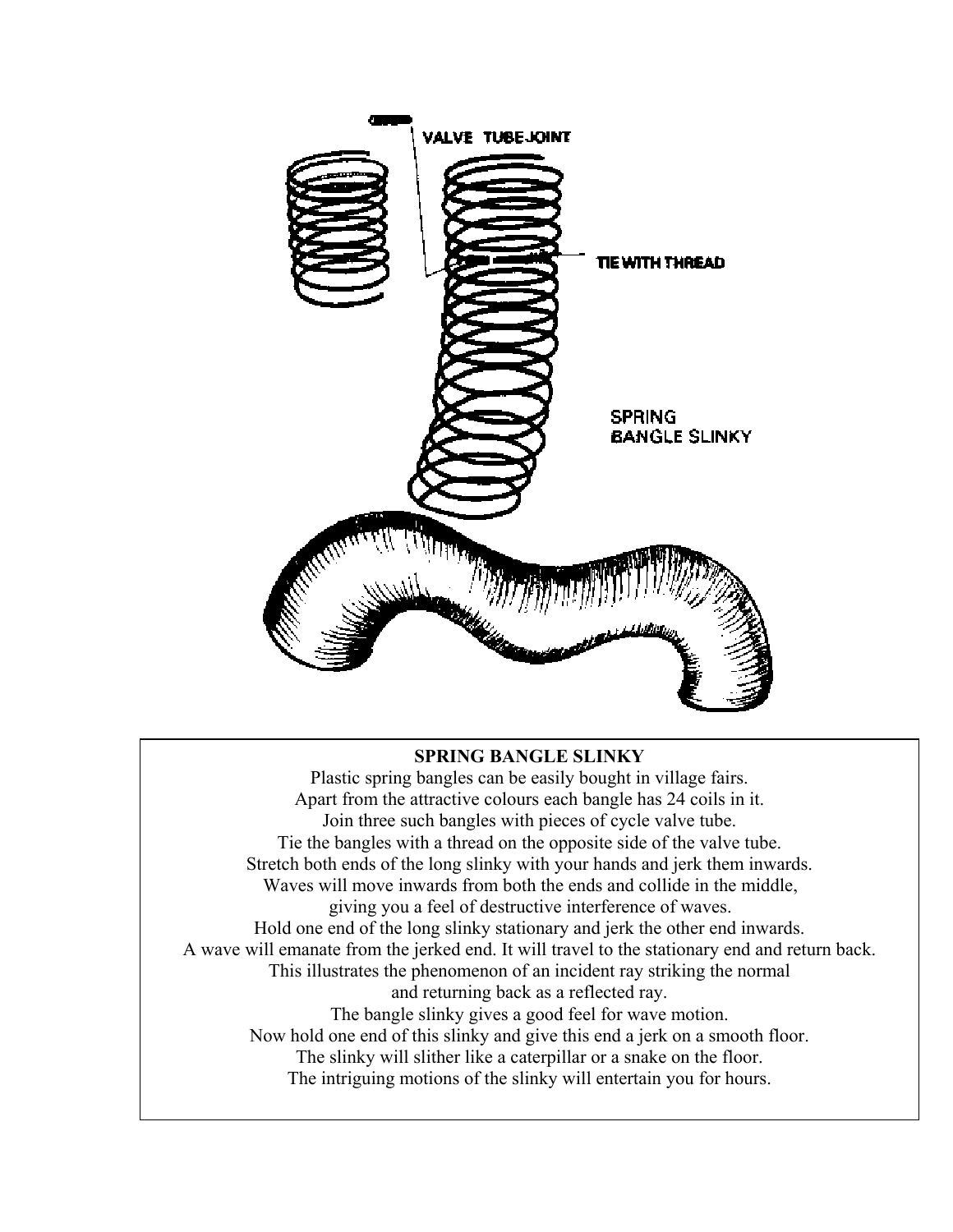

#### **AIR JACK**

While replacing a punctured tyre of a car a screw jack is used to raise the vehicle. Modern jacks have dispensed the metallic screw. These days, a thick rubber bag with a hose is used for lifting lightweight cars. The rubber bag is placed below the car chassis and the hose is inserted in the car exhaust. Soon smoke from the running engine fills the bag. As the rubber bag gets inflated it raises the car. How to make your own Air Jack? Take an empty plastic one-liter milk bag. Tie an old pen body or a pipe on the mouth of the bag with a string or some cycle valve tube. Place five or six fat books on the plastic bag and slowly fill air into it with your mouth. As the bag gets inflated the books get raised. How does this air jack work? The pressure that you can exert with your mouth is limited. But the large area of the milk bag magnifies this pressure, so that the resultant force - which is the product of the pressure and the area, is sufficient to provide uplift for the books.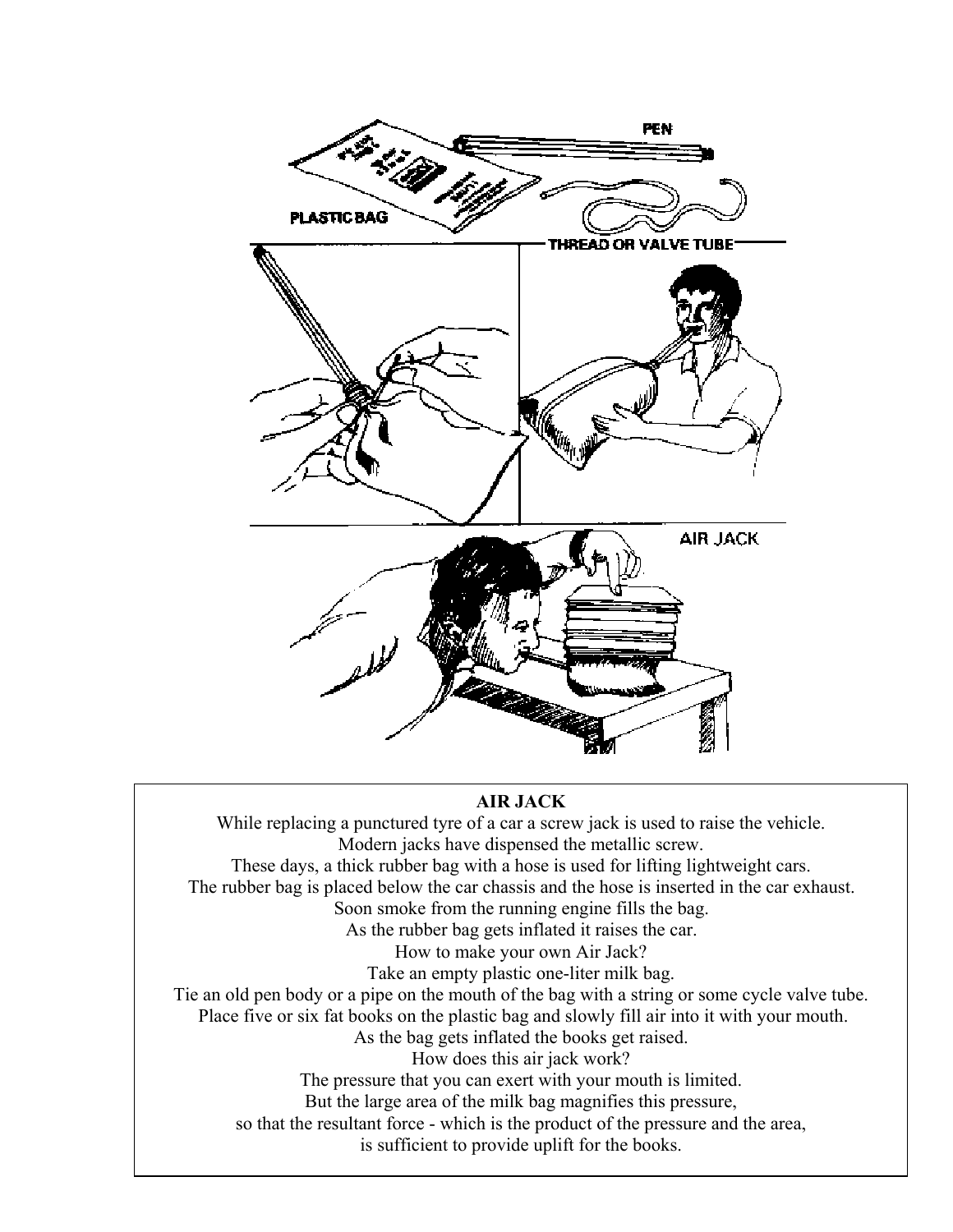

There are about 220 ways of making this cube.

Try and discover as many ways as you can.

The illustration also shows the procedure to make a Soma's cube

and its box out of shoe sole rubber.

The box will house the big cube.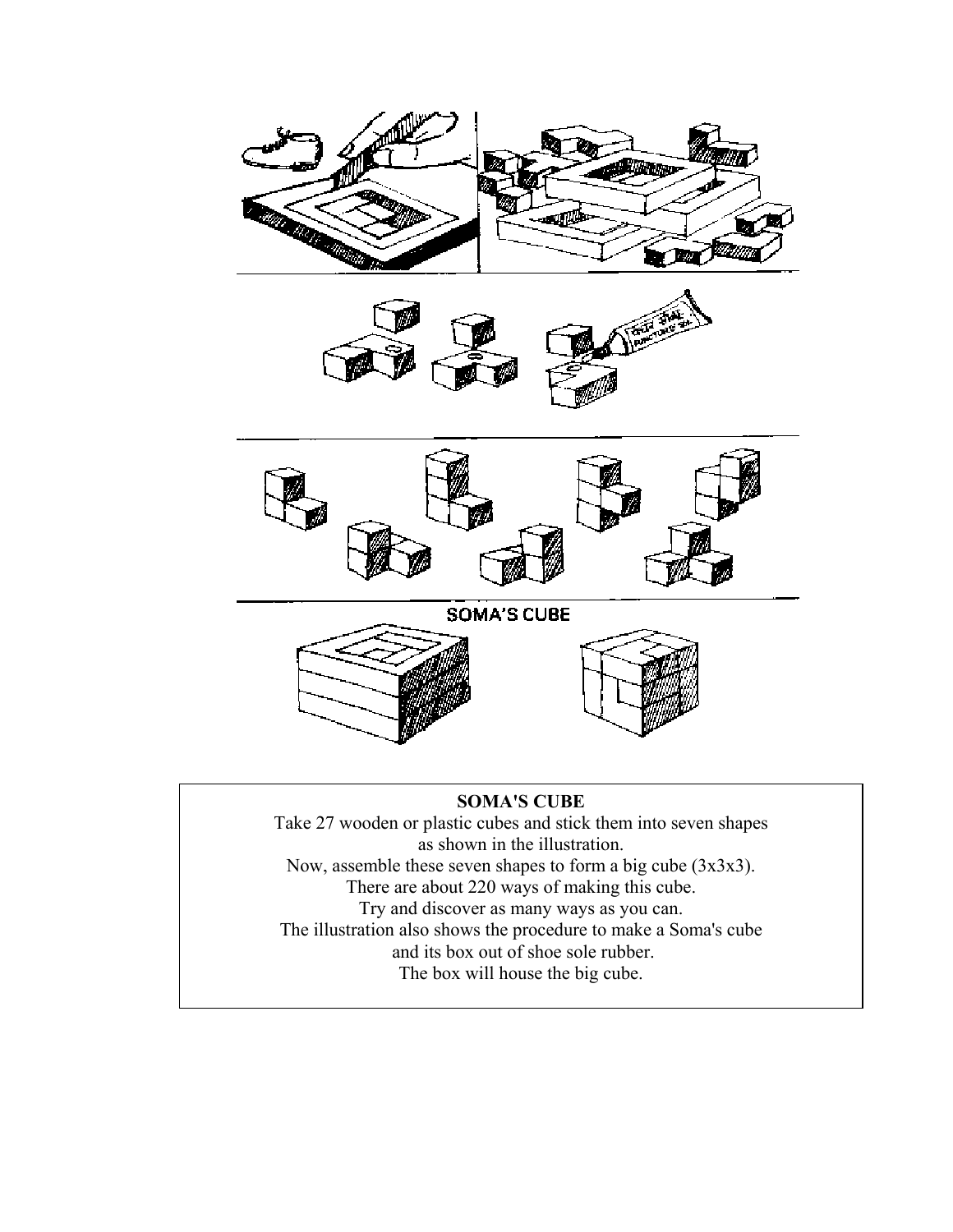# SOMA CUBE PATTERNS



**SOMA CUBE PATTERNS** The seven pieces of the Soma cube puzzle can also be arranged to make a cot, a chair, a snake etc. You can arrange them into new patterns to make your own designs.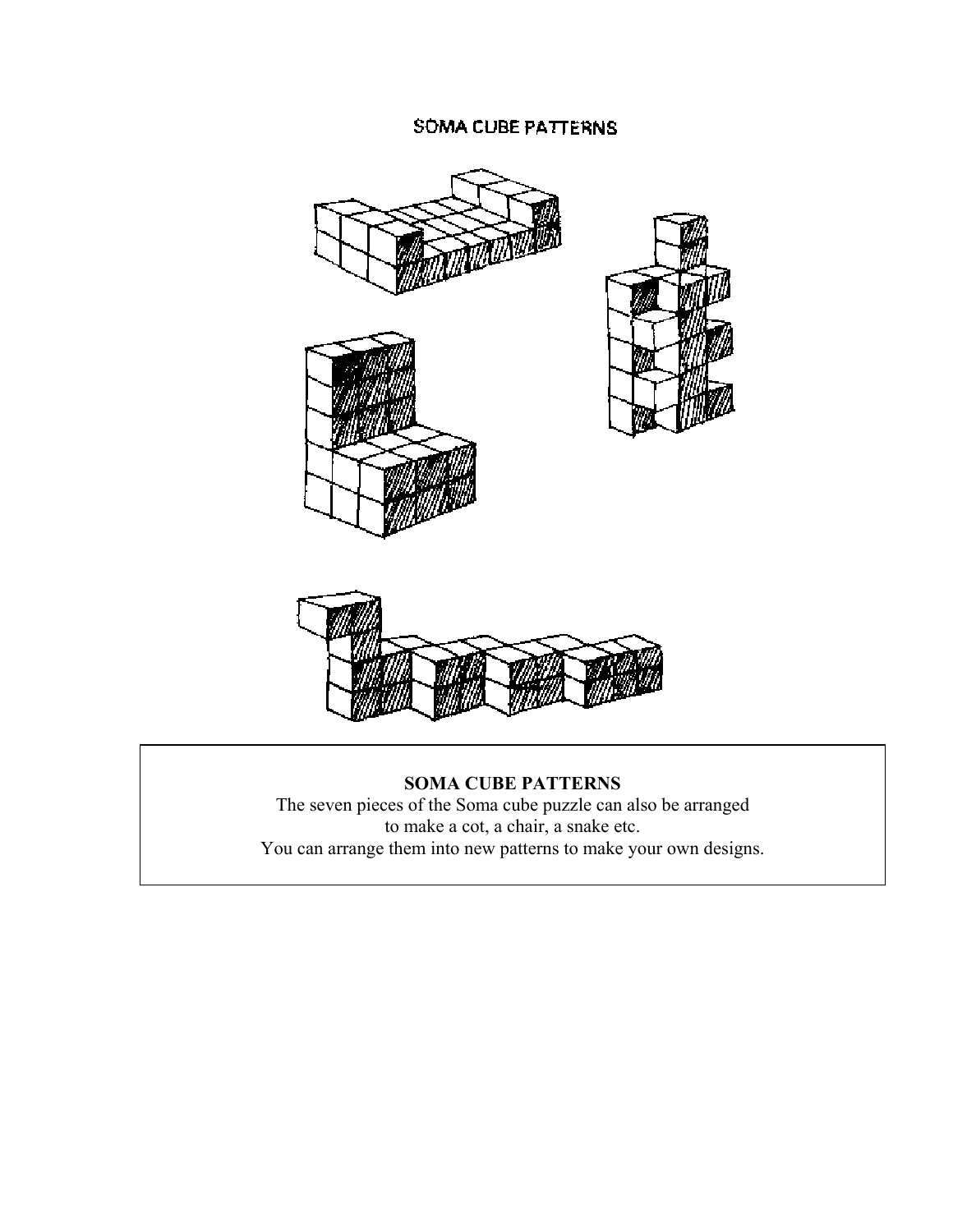

## **AREA OF A TRIANGLE**

This little model tests that the area of a triangle depends on its height and base. Stick a graph or any other square paper on a rectangular piece of cardboard. Make two holes near the base of the rectangle. Weave an elastic thread or a cut rubber band through these holes and tie knots to hold the elastic thread in place. The elastic thread will be the base of the triangle. Determine the area of the triangle by counting the number of squares contained in it. By shifting the position of the refill make triangles of different shapes. Each time count their area. Because the triangles are on the same base and have the same height, their area will remain the same.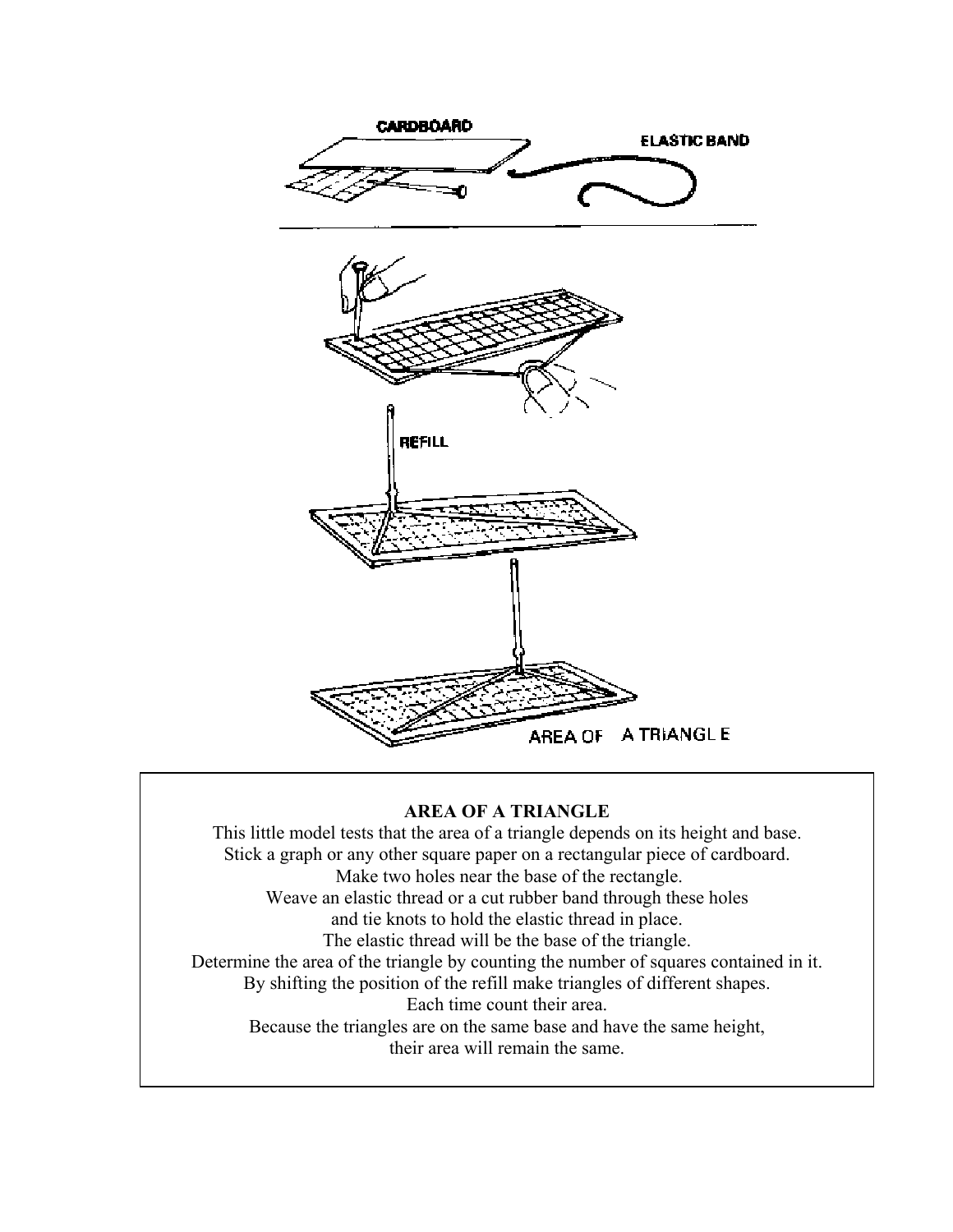

# **POST BOX**

Take an old tin box. Cut the inner portion of the lid with a chisel and a hammer, leaving a little margin from the rim. Cut a circle out of shoe sole rubber so as to lit snugly in the lid. Cut different geometrical shapes in the rubber circle. Now post the cut out shapes in the appropriate slots of the post box.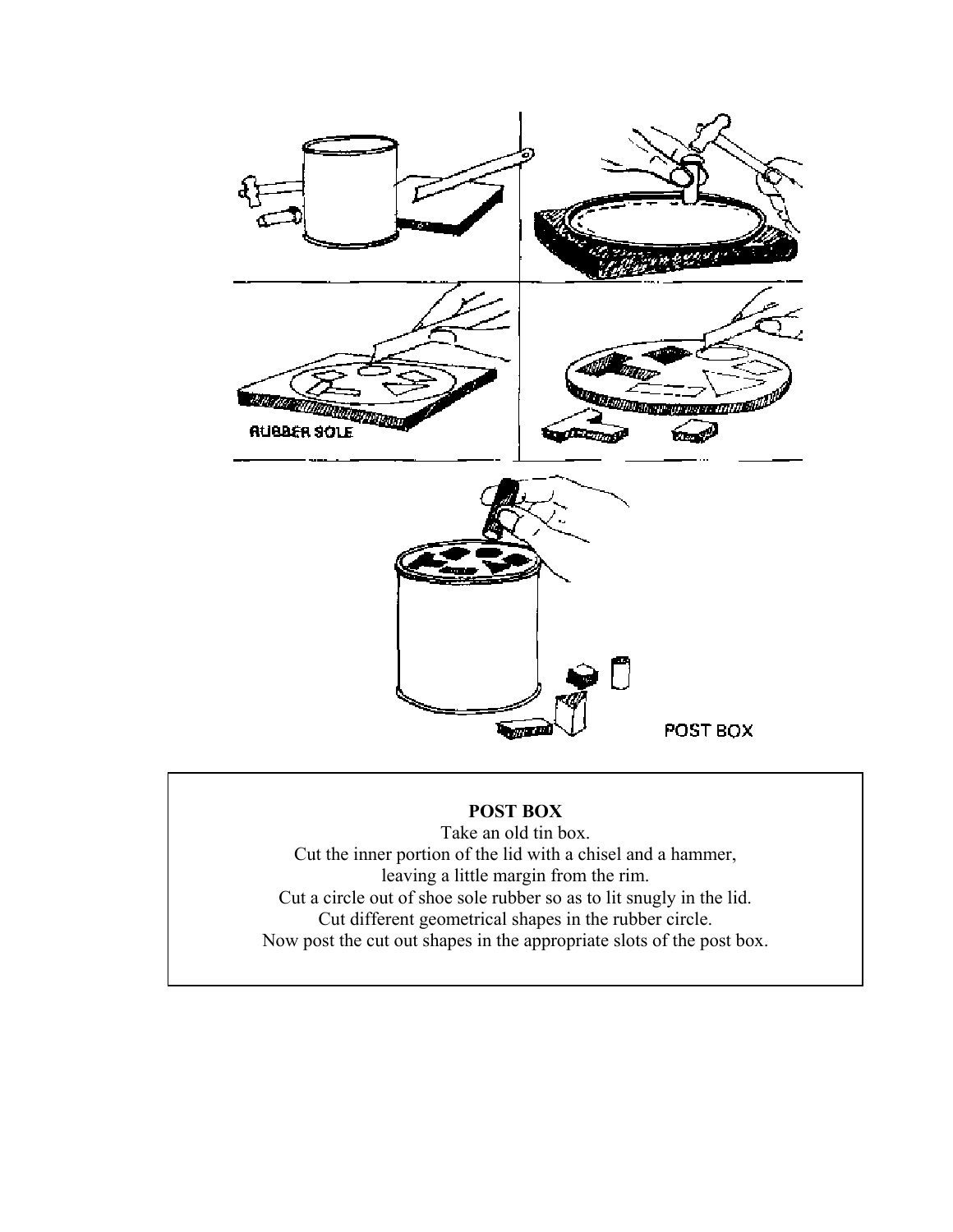

## **WATER WHEEL**

What a water wheel! Cut the sulfur heads of four matchsticks and insert them in the four holes of a cheap quality plastic coat button. Slip a piece of refill between the matchsticks. Fix another button on the open ends of the matchsticks. Cut out four strips from an old postcard. Bend these strips and insert them between the matchsticks. With a hot needlepoint make holes in the centers of the buttons. The needle axle will pass through these holes. Make two holes on a piece of old rubber slipper. Affix two vertical matchsticks in these holes. Fix the water wheel axle to the matchsticks with bits of valve tube. Blow on the water wheel to make it whirl.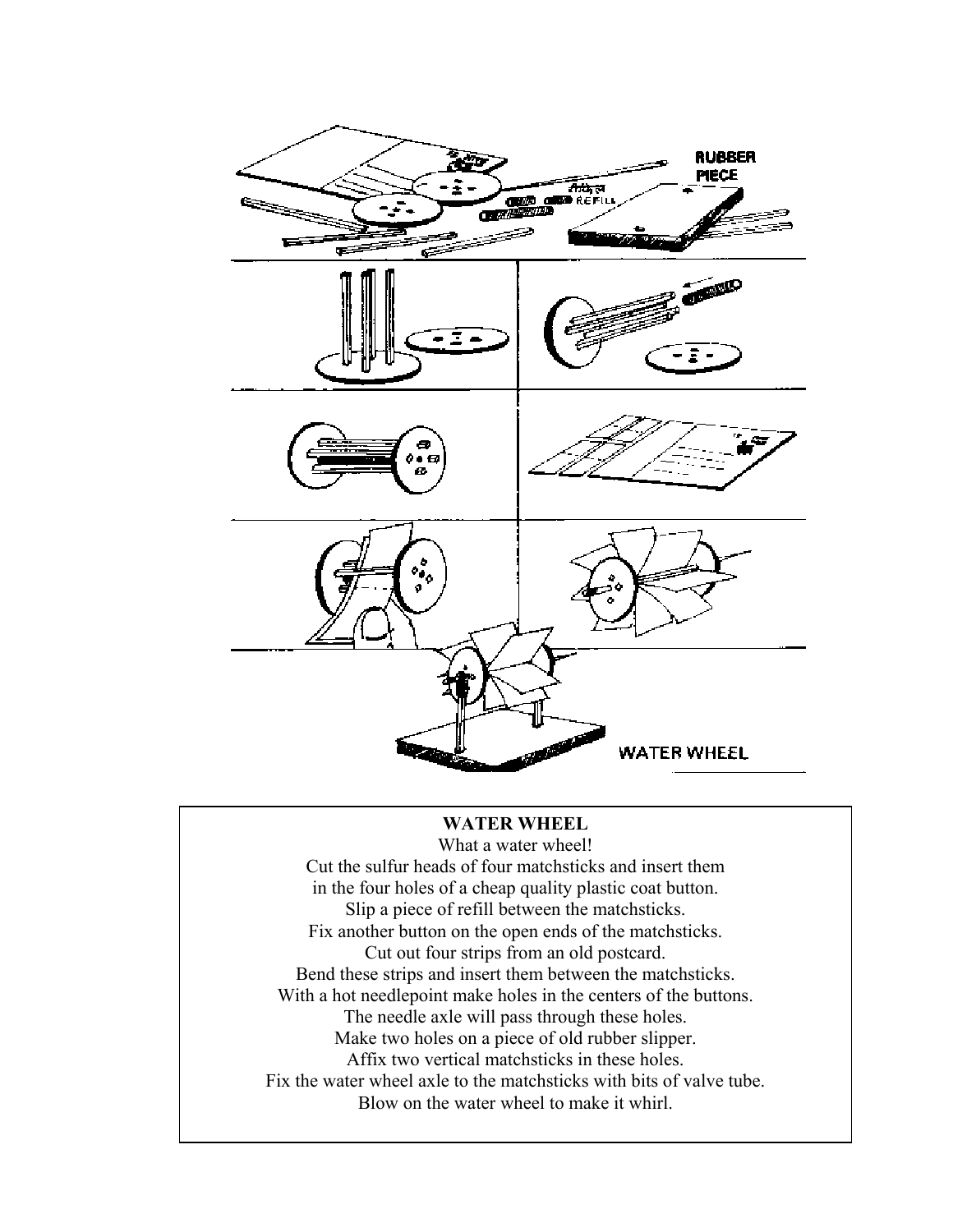



#### **INERTIA PUMP**

Suresh Vaidyarajan designed this simple pump. Any hollow tube PVC, metal bamboo, or a one-foot long Papaya stem can be made to pump up water. Hold the tube with your left hand and move it up and down into a bucket of water. Keep the palm of your right hand on the top of the tube and open and close it with each up and down reciprocation. Soon water will start squirting out. In this case the up-down motion of the left hand does the pumping while the right palm acts like a valve. The use of the hand palm gives a very good physical feel for a valve. Try and find the maximum height to which you can lift water by this means. Such pumps are stilt used in some parts of Andhra Pradesh.